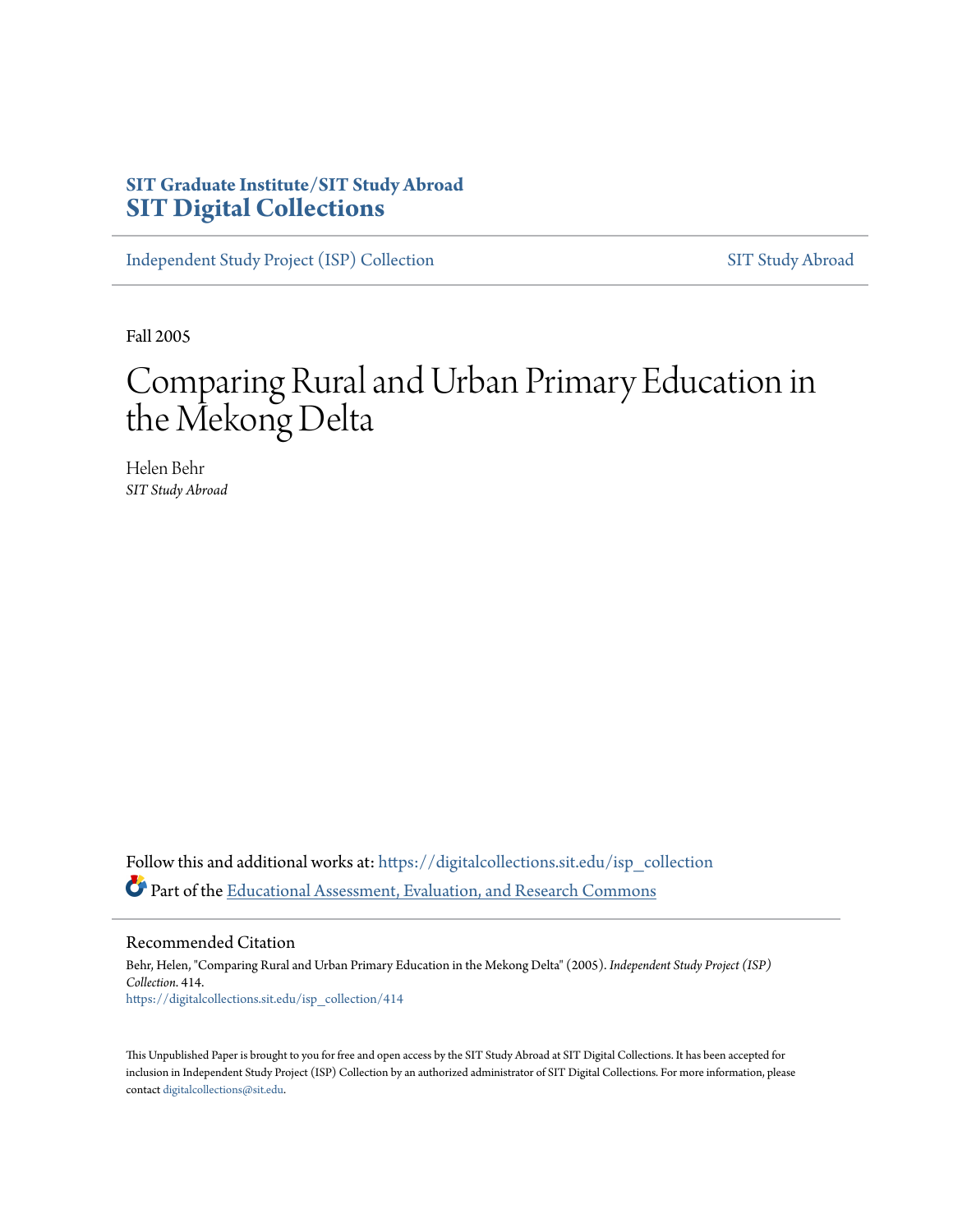Comparing Rural and Urban Primary Education in the Mekong Delta Helen Behr World Learning, SIT Study Abroad Mekong Delta: Natural and Cultural Ecology December 2005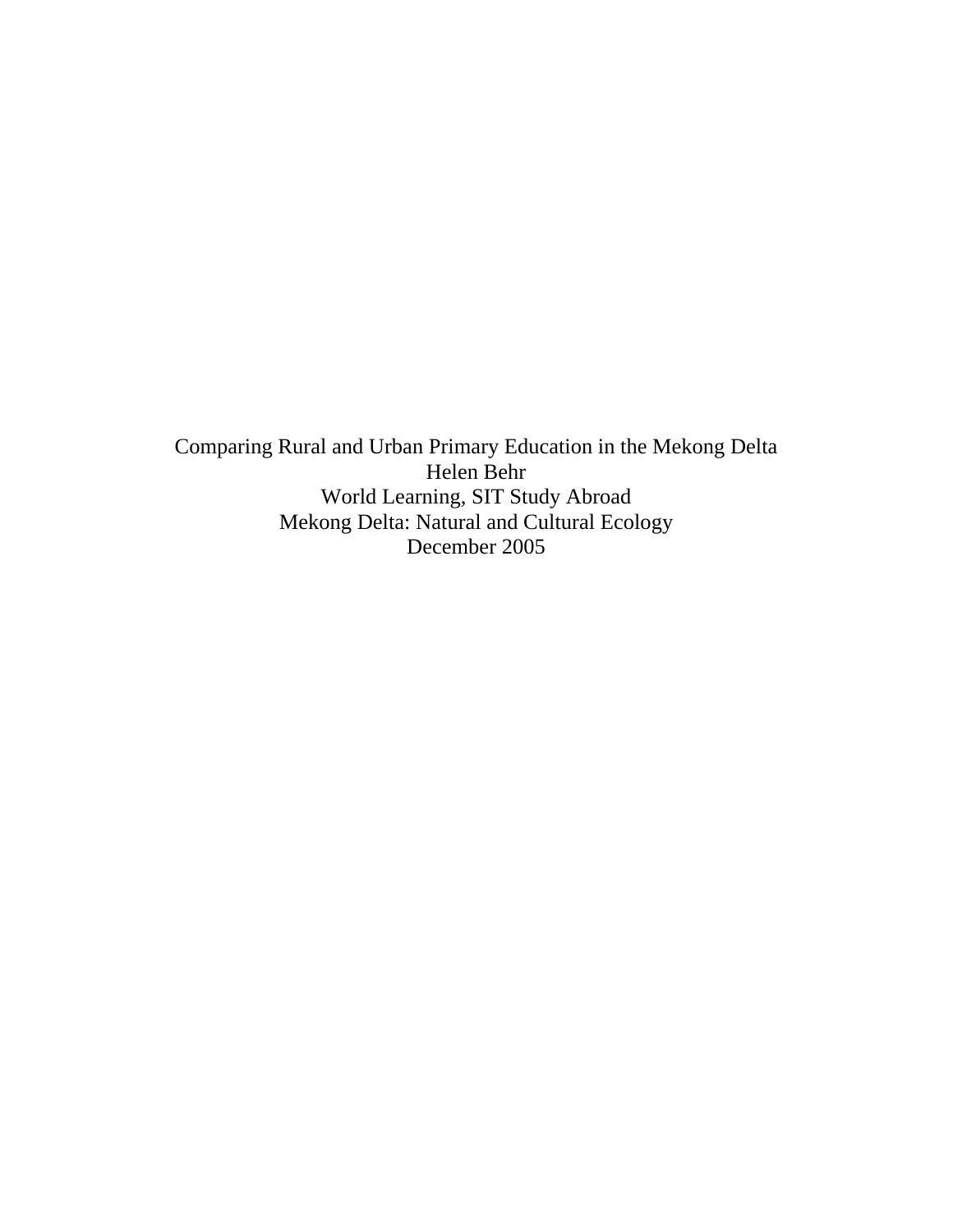### **Table of Contents**

| -Facilities                       |
|-----------------------------------|
| -Full versus Half Day             |
| -Parents                          |
| -Surveys                          |
|                                   |
|                                   |
|                                   |
|                                   |
|                                   |
| Diagram of Education System<br>1. |
| 2. Survey Distributed             |

3. Survey Results by School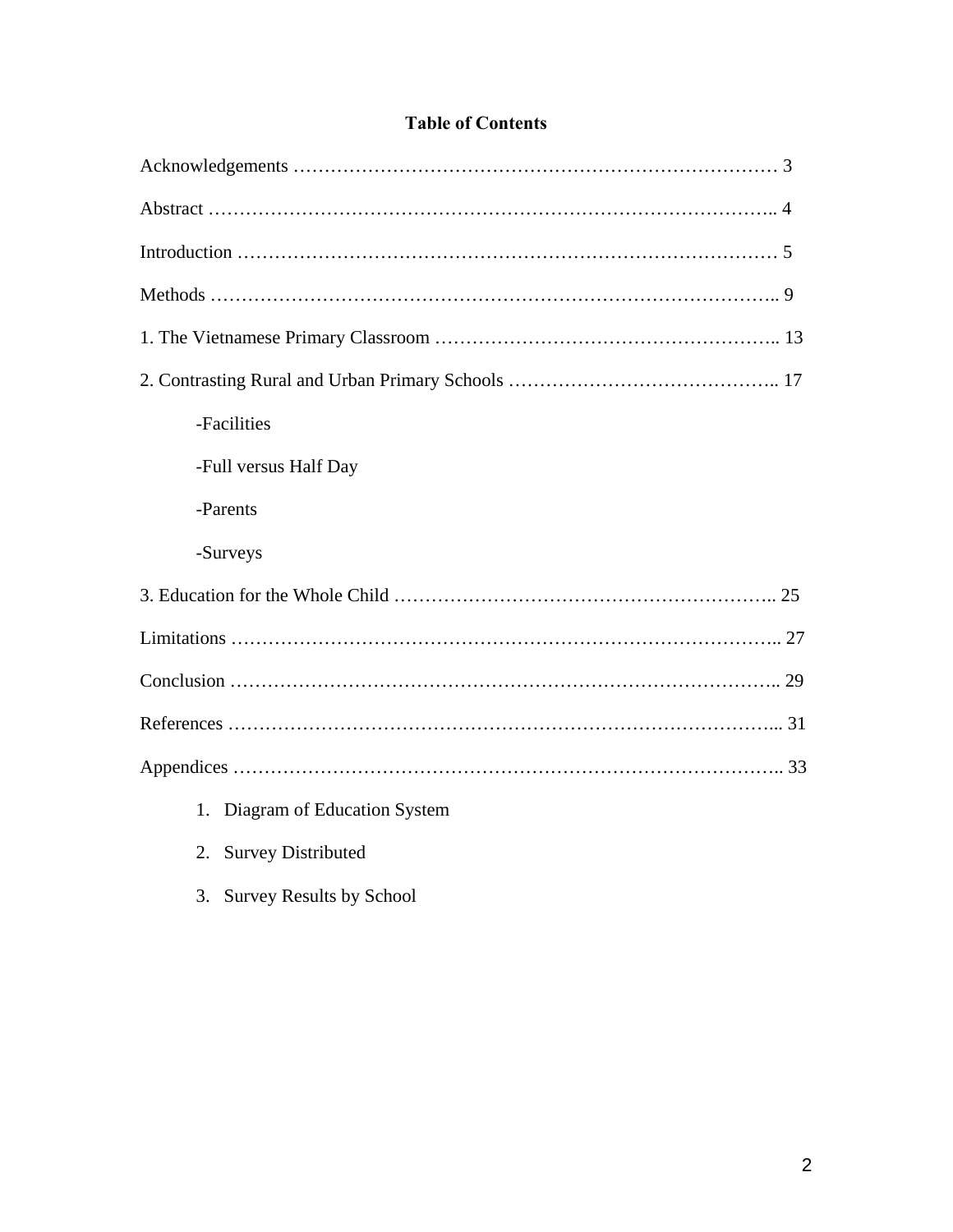#### **Acknowledgements**

I first have to thank my friends and translators, Dao, Thao and Tien, without whom I could not have done this project. They were excellent at guiding me through the legalities of visiting schools, navigating gawking children, and reminding me to be respectful.

 I would also like to thank my Program Assistant, Huy, who worked endlessly to get me into particular schools and never tired of explaining to officials why I wanted to hand out surveys to first graders.

 I am indebted to the principals, teachers, and staff members who welcomed me into their schools, answered my obvious questions and were often willing to talk about less obvious ones. In particular I have to thank the fifth grade class at Tran Quoc Toan who invited me to lunch and to be their pen pals.

 Thank you to Le Anh, my Vietnamese teacher, who also was an invaluable resource for analysis of the education system, translation, and learning to speak the language.

 Thanks are due to my advisor, Thai Cong Dan, for explaining the education system in a manageable way, answering all of my questions, recommending schools, and finding Tien to translate for me.

Finally, thanks to my friends and housemates, Julia, Becca, Kathryn and Nathalie. I would never have made it in Vietnam without them.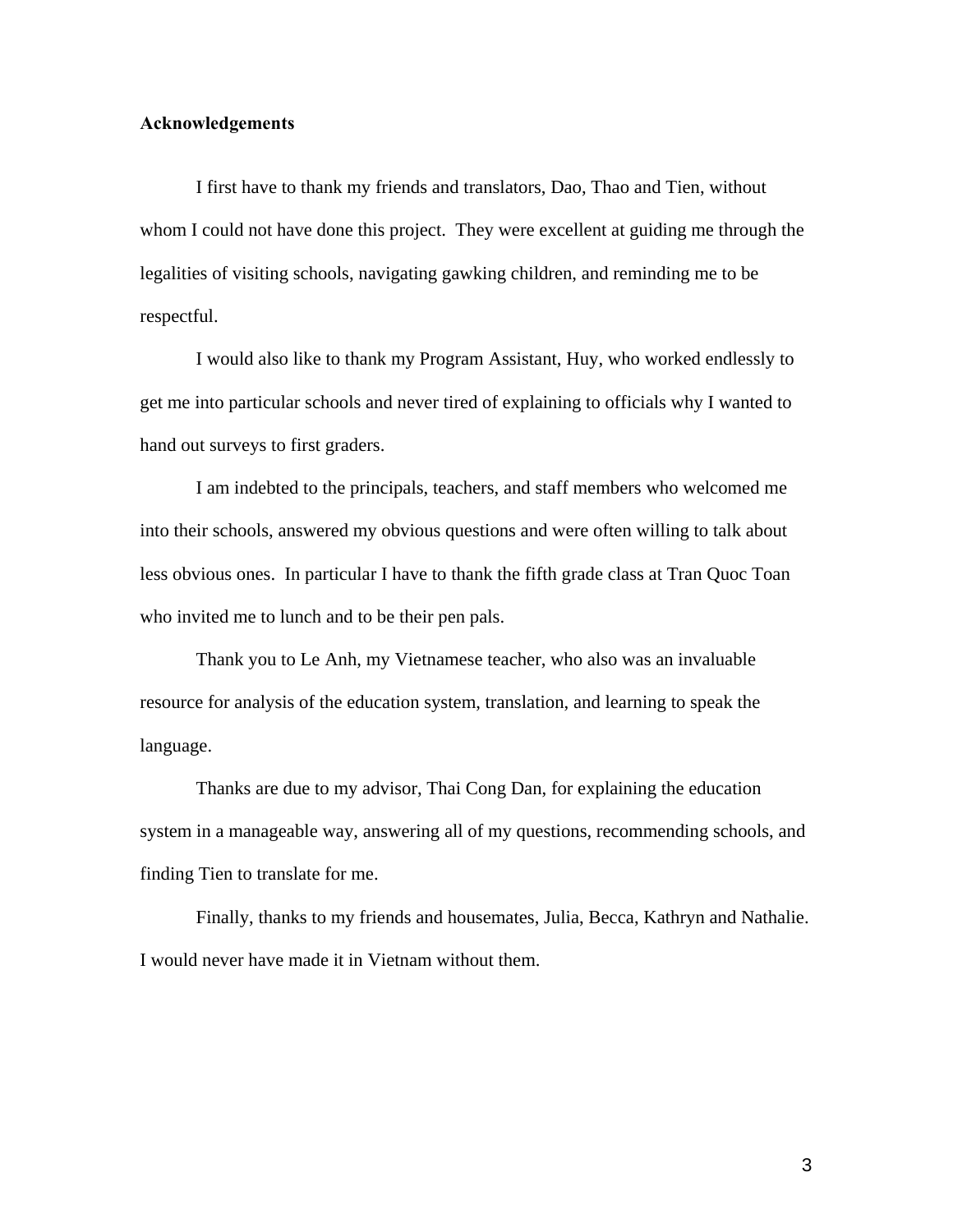#### **Abstract**

 Over the course of one month I conducted a study of primary education in the Mekong Delta of Vietnam. I compared rural and urban schools to determine what the differences were, how they are reflected in individual schools, and what effects these differences have on individual children. I visited and studied three schools in Can Tho City and three schools in rural communities outside of Can Tho. The differences expected were in enrollment, teacher qualifications, facilities, student motivation and ambition, and curriculum.

 Data was compiled from classroom observations, interviews with principals and teachers, and surveys completed by students. Results indicate that there are far more similarities than originally suspected, particularly in material taught, teacher experience and education, gender balance and student attendance, and students' plans for the future. The disparities are evident, primarily in the facilities, time spent at school, and education for the whole child. Urban schools offer more academic opportunities and care for health and happiness as well as installation of facts. Recommendations include more time for students in school, redirection of resources, and attention paid to the education of all facets of children.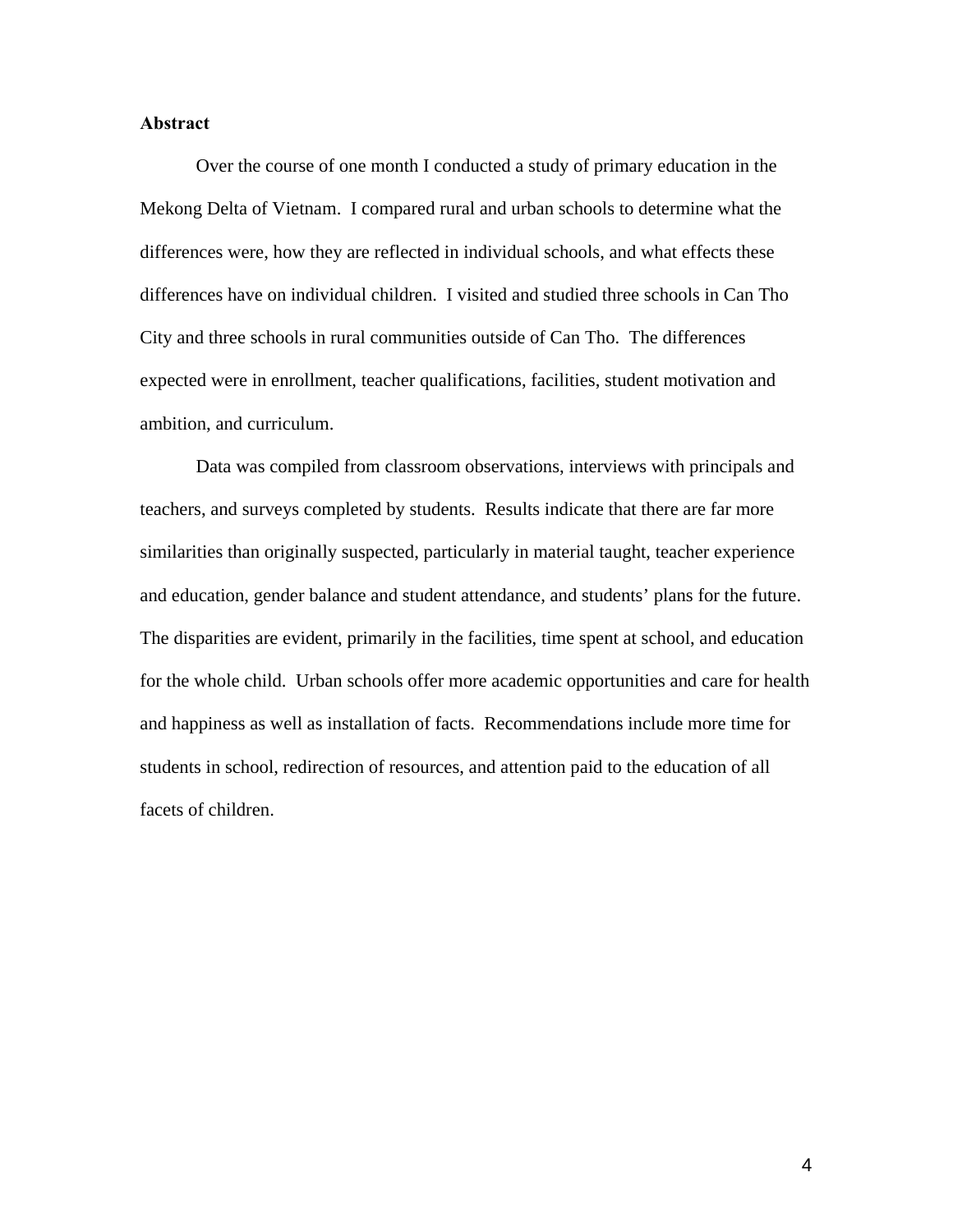#### **Introduction**

 Vietnam is globally characterized as a developing nation, one with a rapidly growing population, abundant natural resources, and a dramatic recent history. It is has a Communist government that is shifting towards capitalism, creating a dynamic economic environment. It is still primarily an agrarian economy but the industrial sector is growing rapidly. The Vietnamese people are proud, ready, and willing to give themselves fully towards modernization. This includes becoming a contributing member of the global trade scene, improvement of living conditions for their diverse populations, and a focus on education.

 The government has long stressed the importance of education and has exerted itself in providing education everyone. With 27.9% of the population under 14 years old, the future of Vietnam is incredibly depended on the already strained education system. The government recognizes these demands and has significantly increased funding for schools and teachers.

 One area of concern is Southern Vietnam. In the years since the reunification of the North and the South in 1975, the South has struggled to adapt to the Northern education system. This is a residual effect of the French Colonial period, which contributed to the development of the Northern system, as well as the pattern of expansion into the Mekong Delta. The South is less established and the education system reflects this difference. There are also many ethnic minorities who are not reached by the same standards established by officials. Material is frequently only taught in Vietnamese and not the languages native to ethnic groups and the lessons are sometimes culturally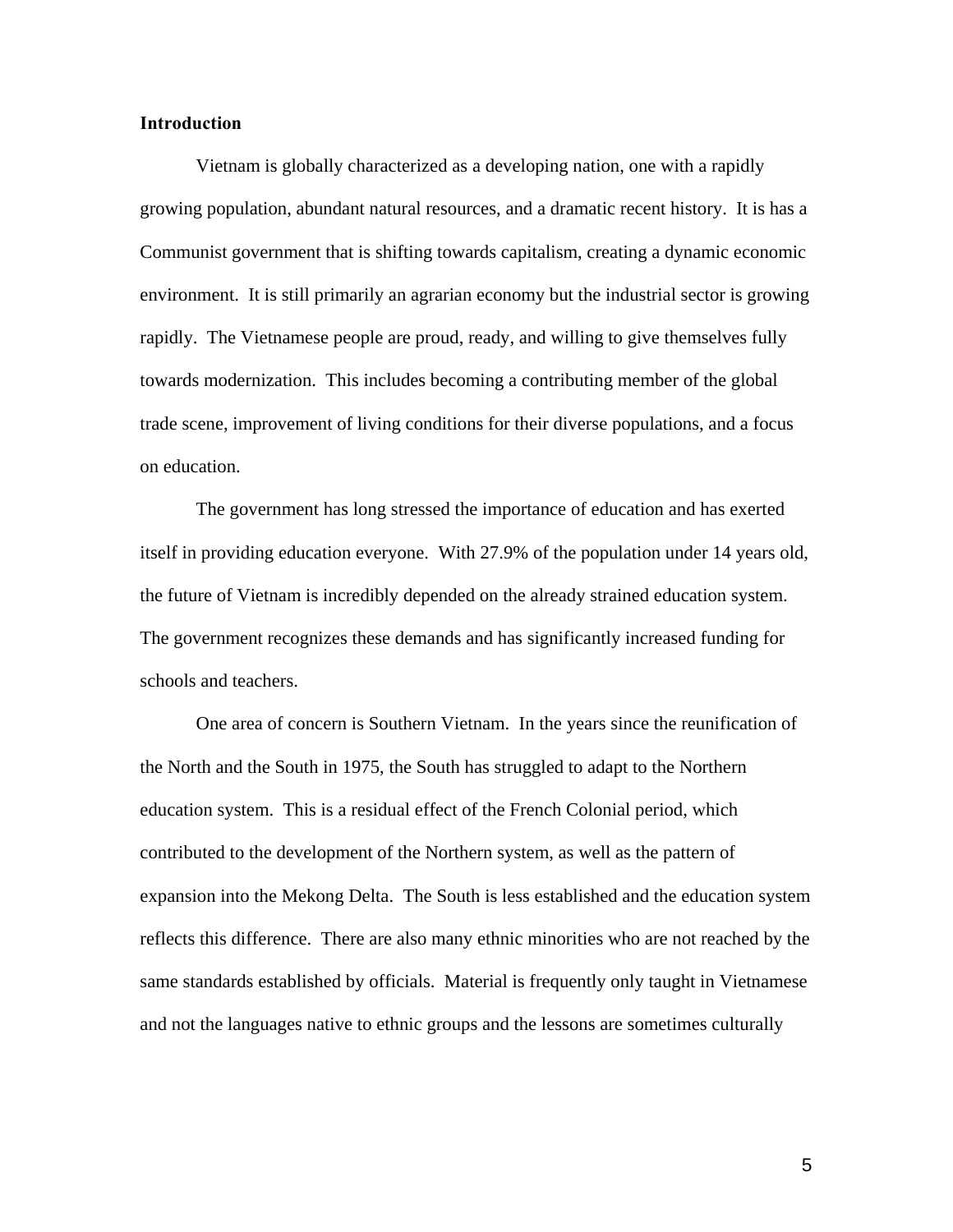irrelevant. The Mekong Delta, a diverse region in the South of the country, thus presents an ideal setting in which to study education in Vietnam.

 The system as it is set up now is not much different from many Western school systems. All curriculum, policies, and standards are generated at the national level. In theory every child is guaranteed a free education from the beginning of nursery school at age three or four, to the end of upper secondary school. There are many possible paths through the school system, especially including the many technical schools and colleges (see Appendix 1). Students begin with one year of kindergarten at age five, moving on to primary school in a separate building at age six, for grades one through five. Until recently students in fifth grade were required to take an exam to continue their education but that was eliminated due to cost and the conclusion that students were too young for such pressure (Thai 2005). There exists a national campaign for compulsory primary school attendance that is enforced.

 Following primary school most students attend lower secondary school, which lasts for four years, from grade six to grade nine. Alternative paths may lead to vocational training or non-formal apprenticeship. At the end of ninth grade all students currently take an exam to determine placement into an upper secondary school, however this test is also being phased out and replaced with grades. Those who excel enter upper secondary school and attend for three years, until twelfth grade. At this time all students sit for an exam which determines eligibility for university or college. There are a limited number of universities in Vietnam, and placement at one of them is highly competitive. Far more students go to college, with less prestige and more focused, job-oriented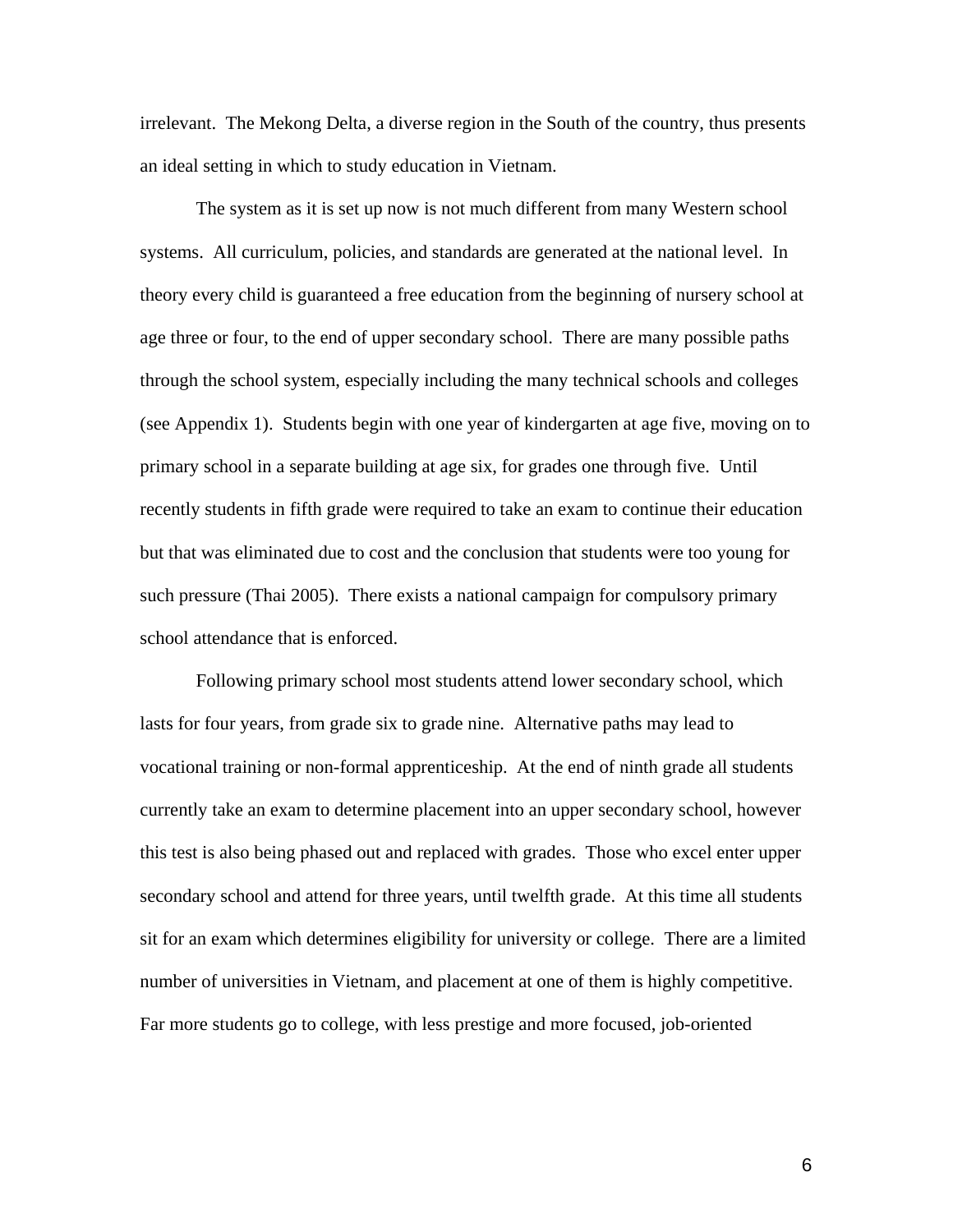training. This structure is rigid and well-established and theoretically available to every child in Vietnam.

 Worth mentioning is the effect that all of these national standards and tests have on the classroom. These factors, combined with the traditional Vietnamese focus on respect to elders, discipline, and collectivism, create a very teacher–centered classroom at all age levels. As Ngo Mi Le Anh discussed in her paper "Hindrances of Vietnamese Culture to Effective Learning," these values create an educational environment full of formality. The textbook is always correct. The teacher is infallible. The student becomes a machine, acquiring as much information as time will allow. One of the most recent significant policy changes was the acceleration of curriculum. What students once learned in second grade they now learn in first, material traditionally covered in third grade is now covered in second, etc. This is putting a great deal of pressure on administrators and teachers. Different schools are handling the challenges in different ways.

 It was these issues, as well as group excursions into rural areas, that led me to question the nature of education in villages versus that of cities. National test scores have established that there is a difference between the two, but I wanted to see first-hand how funding is affecting these schools and more specifically the students attending these schools. I wanted to know what these students liked about school, what their experience was like, and how it affected their outlook on the future. I wanted to understand their families, their communities, and the way the schools fit within them. I hoped that with this study I would cast light on to the youth of Vietnam, understanding problems facing its children, and what this developing nation had to look forward to. I suspected that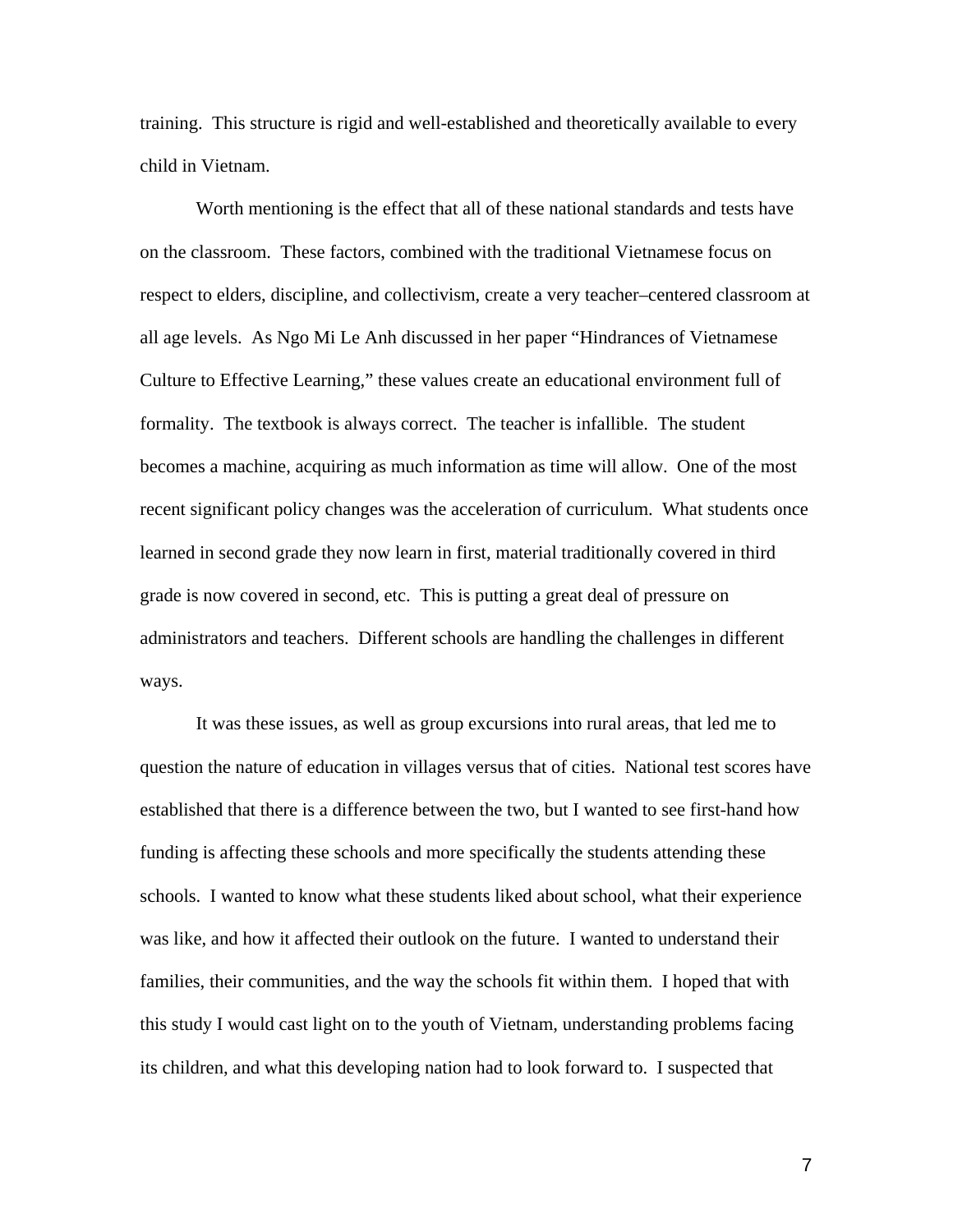what I discovered would hint at larger issues Vietnam faces as it matures at breakneck speed, struggling to not let too many people fall behind.

 I expected that rural schools would have less qualified and experienced teachers, far more boys than girls in attendance, insufficient materials and supplies, less student enthusiasm and participation in school, and lower student ambitions. Essentially, my aims in conducting a study into the differences between urban and rural education were to see how those differences are manifested and reflected by individual schools. Perhaps, given the appropriate context and understanding of many intricate components, I could begin to address the solution to this broad problem.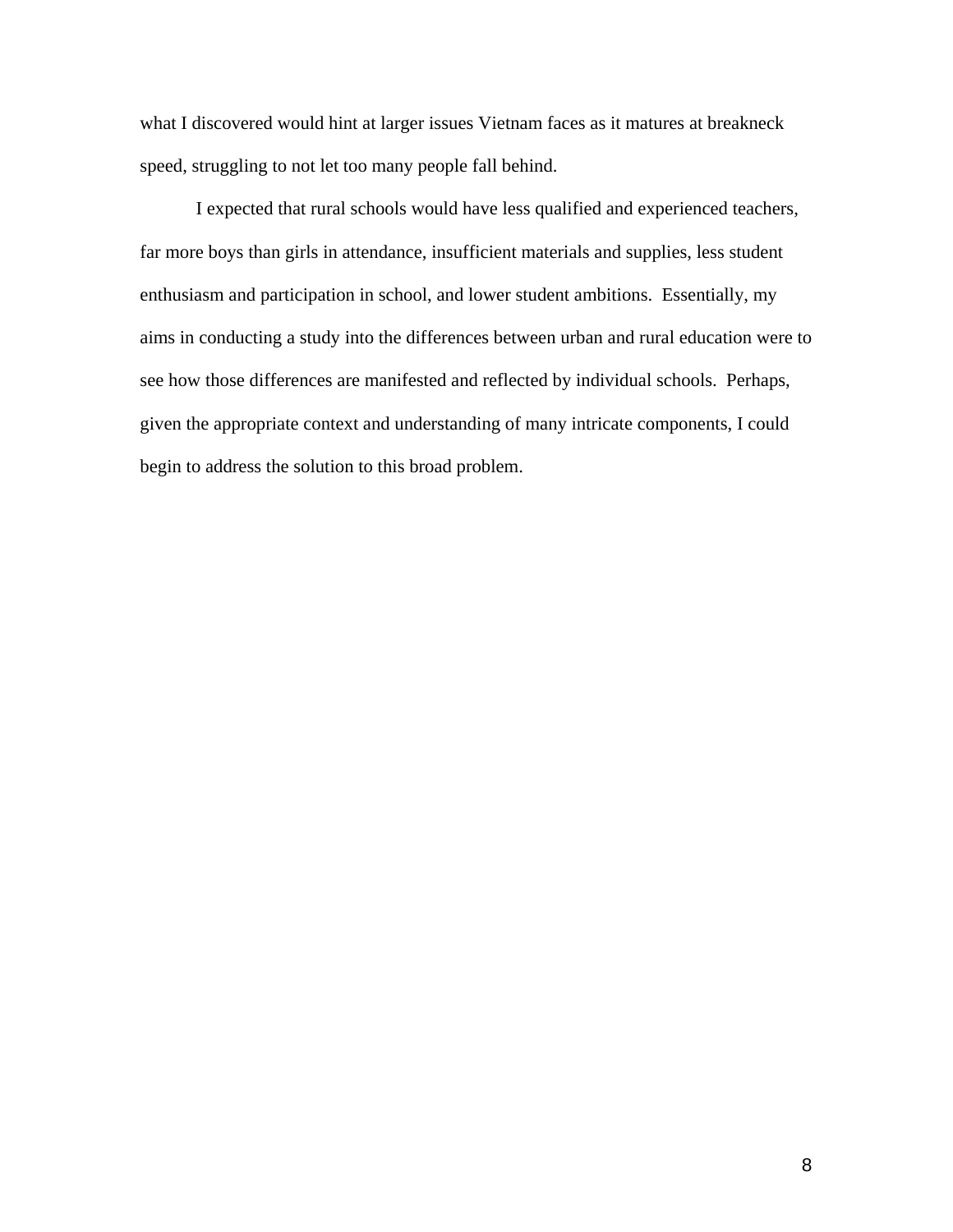#### **Methods**

To obtain a representative sample of rural and urban schools in and around Can Tho City, I visited three of each. This fit best within my time constraints and demands for a translator. I selected the schools with the advice of my advisor and staff at the University. I tried to select my schools with a diverse range of circumstances.

 One of the three schools that I visited in Can Tho City was Ngo Quyen, reputed to be one of the best public schools in the city. With around 1800 students and a brand new building, it is an impressive institution located downtown. I also went to Tran Quoc Toan, near the University. It has over 2000 students and a similar format to Ngo Quyen. The final school that I visited in the city was the Vietnamese American Primary School, a private institution in its first year with one class of eleven first graders. An outgrowth of the English Language School, I chose it to see what benefits unlimited funds can buy.

 I went to three rural schools all fairly close to each other between 35 and 60 kilometers south of Can Tho City. The first was Hoa An 4, a small school with 333 students. The next was Tan Binh 1, a slightly larger school with 461 students. Finally, I visited Kinh Cung with 771 students.

 For each of my visits I took with me a translator. Two were friends from Can Tho University, each in their fourth year, with very good English skills. They were accustomed to my accent and my speed of talking, which made them well-suited to the task. Twice I went with a recent University graduate, currently teaching in the Department of Education. He was an excellent translator and also provided me with some insight into the Education system. All three were very good at guiding me through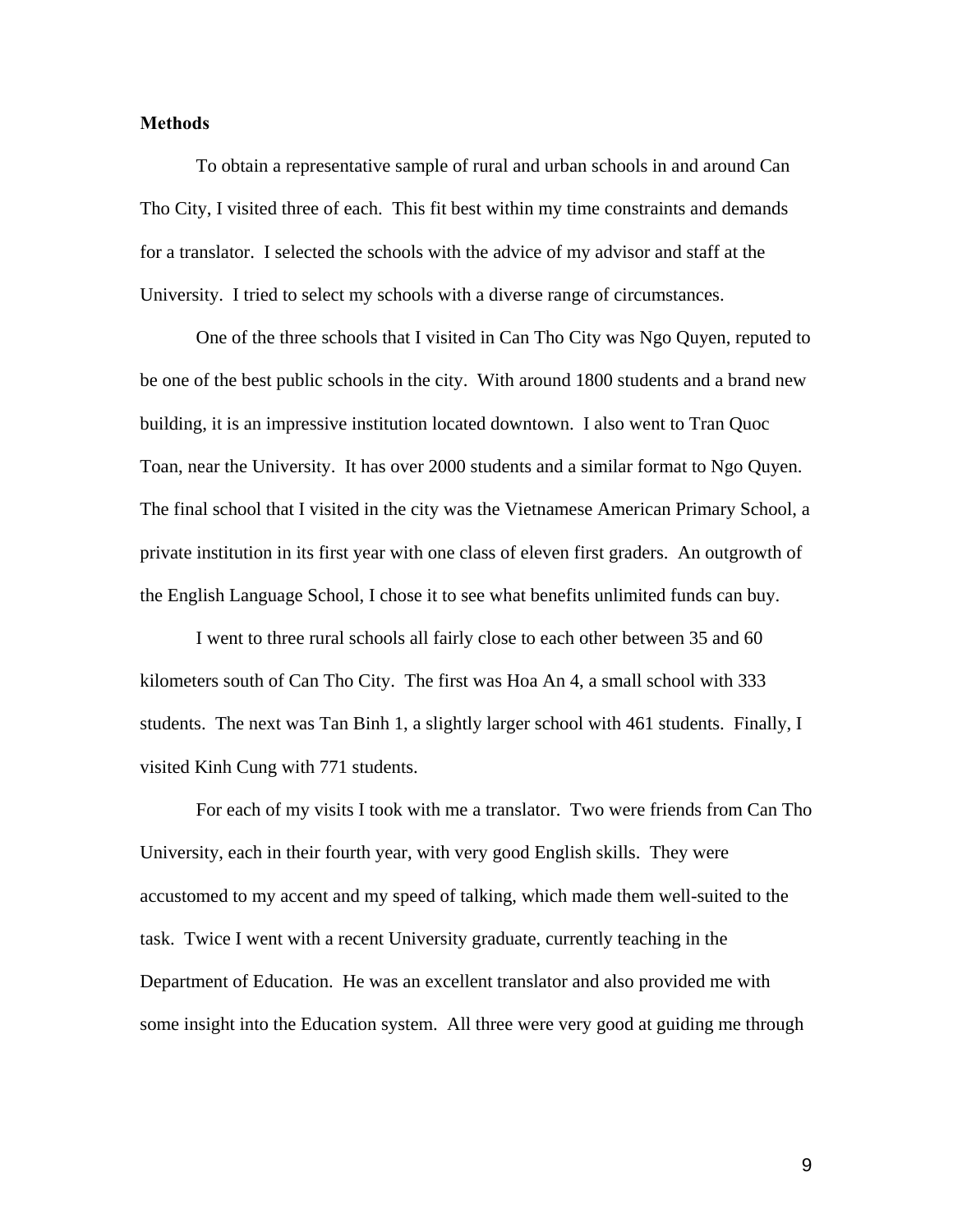the schools and villages and maintaining a good level of professionalism with the people I was interviewing.

 At each school I managed to do at least the three following things: interview a teacher or administrator (sometimes both), observe at least one class, and distribute surveys (see Appendix 2) to first grade students. The survey asked simple questions about age, gender, prior educational experience, favorite subject, a desired future job, and the occupations of the student's parents. The goal of this survey was to obtain an idea of the student's ambitions, background, and provide a subtle window into their family situation. Inadvertently, I used this to measure to evaluate student ability by how much assistance they required for its completion and how much of the ideas on the survey were their own.

 For data analysis, I entered results into Microsoft Excel, and complied worksheets for each school I visited. I created a coding system for entering data about student's ideal future profession and their parents' occupations. I classified each job according to how much formal education was necessary for the position. For example, teachers, doctors, and business people received a 3, because those positions require formal higher education. I classified government employees, bankers, office workers, and those listed just as "employees" with a 2, estimating that those required education past high school, but not a University or College degree. Finally, any artisan, farmer, laborer, factory worker, vendor or those unemployed received a 1. This coding scheme presents a very limited and reduced view of the information gathered, but allows for a broad interpretation of the differences between schools.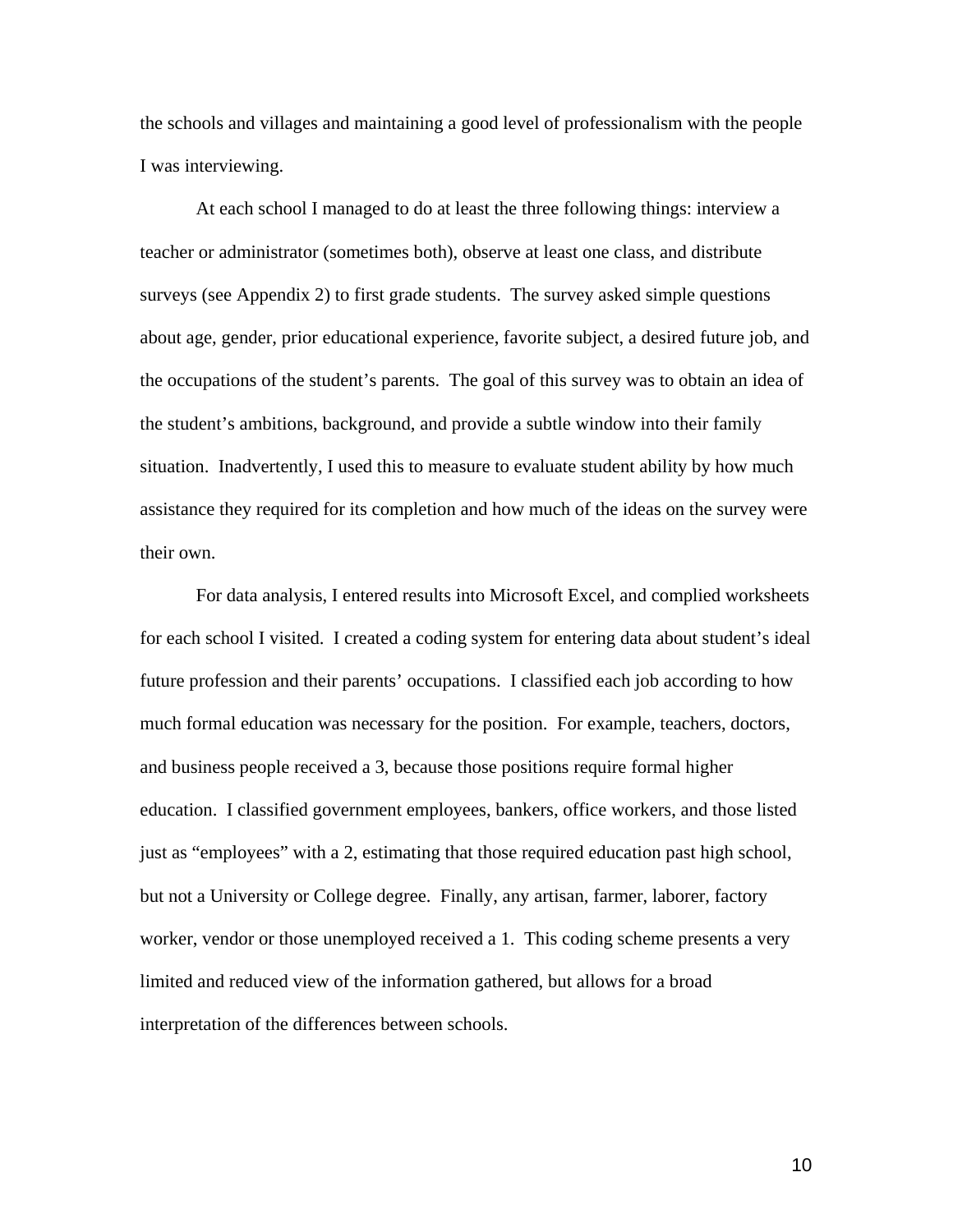Most of the time I observed the same class which completed the surveys. I either saw a math lesson or a Vietnamese lesson in these sections. Sometimes schools allowed me to visit a number of grades and subject areas. Schools typically invited me to visit their language classes, if they had them, so I saw first grade, second grade, and third grade English classes, as well as a fifth grade French class. In these observations I sat in the back of the class and took notes with the help of my translator. I tried to be unobtrusive while observing, but occasionally this was difficult, particularly because I am a large foreigner who deserves a little student scrutiny and attention. However, overall, I did not sense that my presence ever significantly affected the lesson I observed or the performance of the teacher.

 Preferably I would begin my visit with an interview with the principal, to get a sense of the organization and structure of the school, the enrollment size, and other basic facts. I inquired about the principal's background, any issues that the school was dealing with, and the staff in the school's employment. At several schools I gathered this information from teacher interviews instead.

 At every school except Kinh Cung I interviewed a core teacher, a language teacher or both. I asked questions about the teacher's personal background, education, experience, class size and composition, responsibilities, attendance issues, communication with parents, learning goals for students, facilitation of social education, if they taught anywhere else, and occasionally government policies regarding primary education. The majority of these interviews were conducted via my translator. Others were in English and French. Some of the time I was able to be alone with the teacher to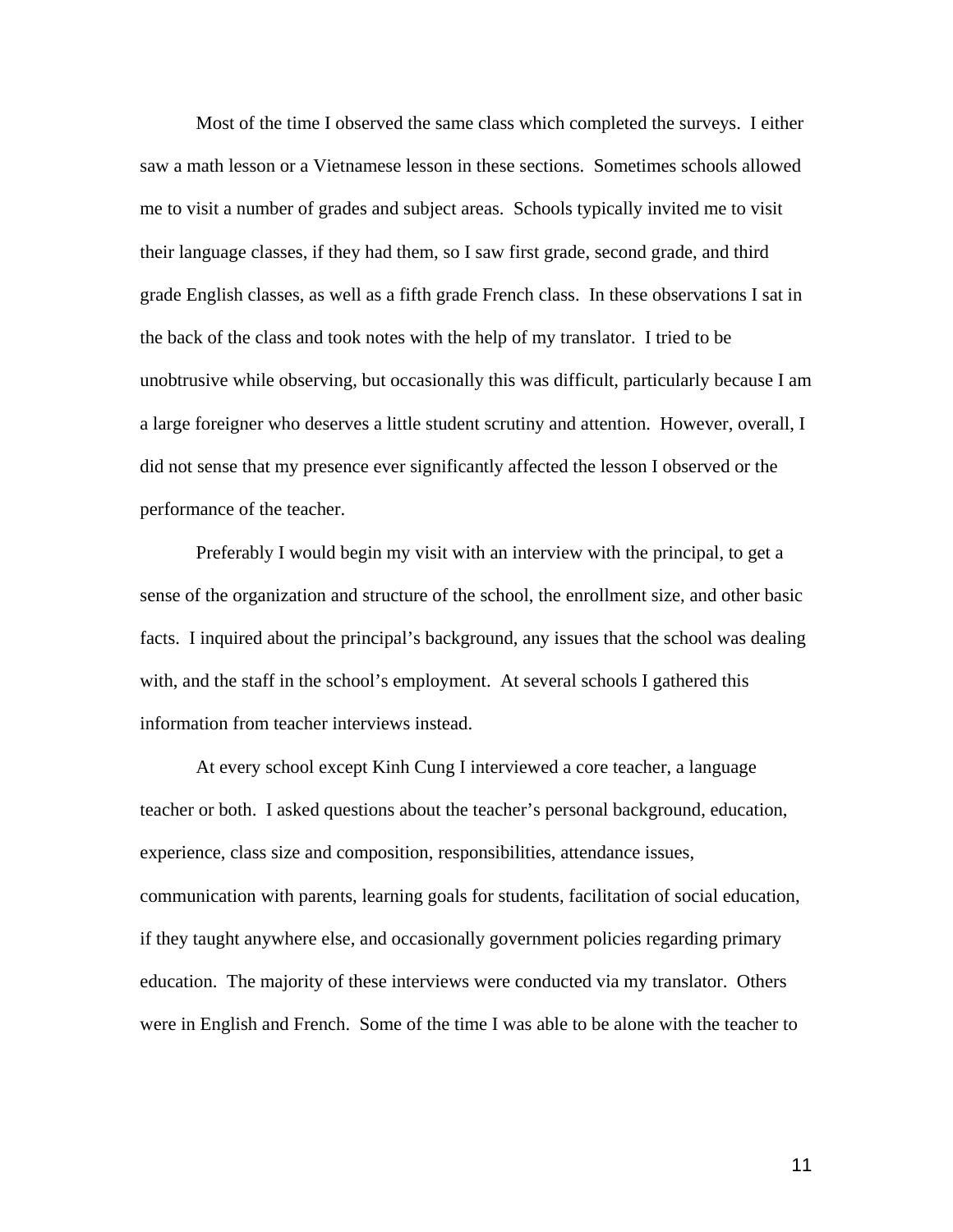ask questions, but much of the time there was an administrator, another teacher, or children with us.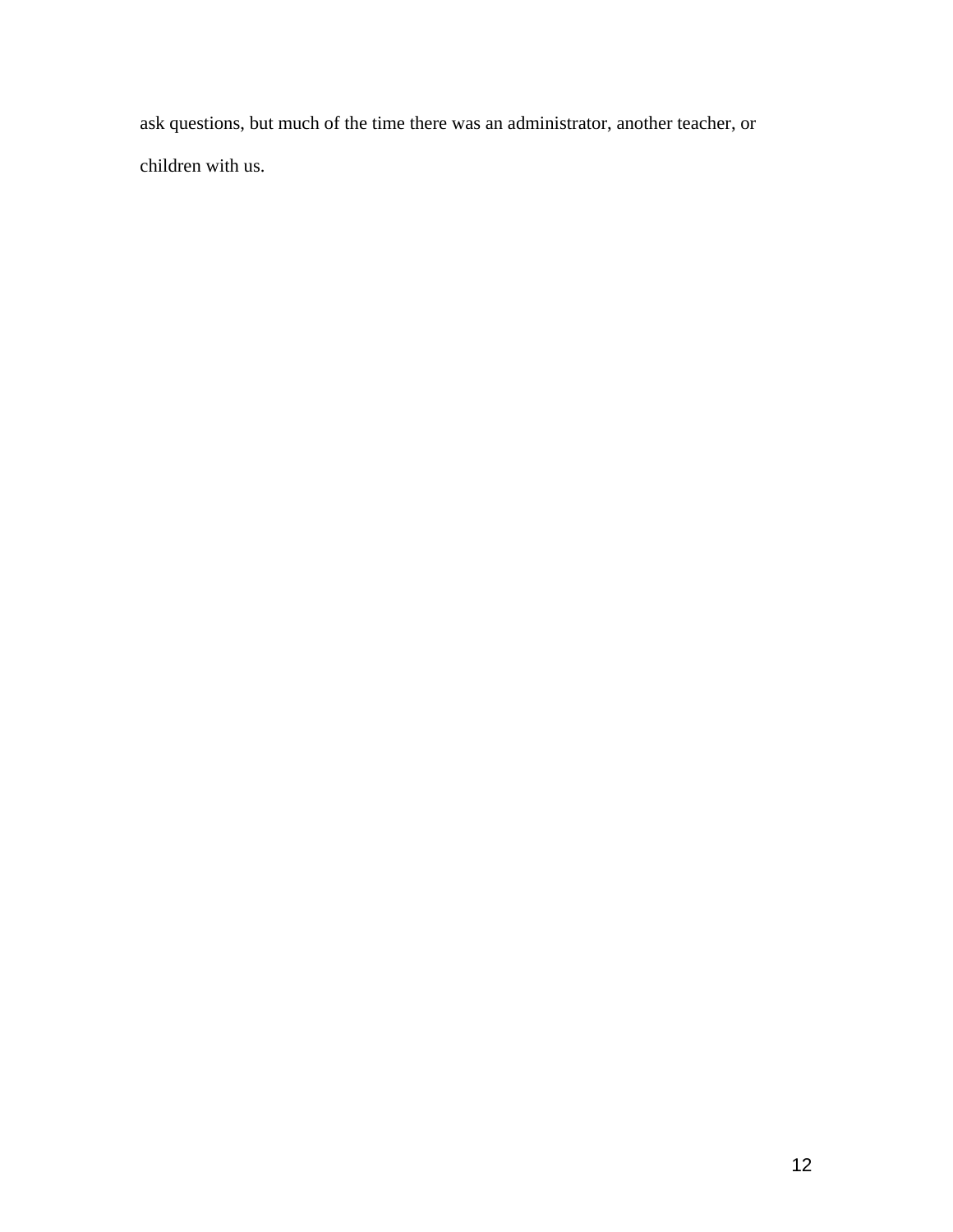#### **1. The Vietnamese Primary School Classroom**

 Before comparing urban and rural schools it is necessary to have a good understanding of the way that the typical primary class operates. There are many similarities among all of the classes that I observed and patterns in the organization of all the schools. These generally reflect the cultural values and the national government's plans and policies. Vietnam's students and teachers fit well within its cultural boundaries and highlight some of its unique structure and character.

 There are a number of physical aspects of the classroom that are consistent throughout the school system. Every room in every school has desks lined up facing the board. There are two students to each desk. A blackboard has the date written on it and above it hangs a photograph of Ho Chi Minh and a small Vietnamese flag. On the wall are five teachings of "Uncle" Ho which every student memorizes: 1. Love your country and its people; 2. Study hard; 3: Stand by your peers and countrymen; 4: Keep your classroom and country clean; 5. Be Honest, Brave and Humble. Just forward of the board is the teacher's desk on a raised platform, which the teacher stands on. There were a few variations in classroom decoration but most rooms are kept rather sparse.

 The architecture of the schools, except the private Vietnamese American Primary School (VAPS), is the same everywhere. All have a courtyard with open air classrooms built around it. There are trees or bushes but most of the space is concrete. This area is used for the physical education classes. Students stay in the same classroom all day while extracurricular teachers travel to the classroom.

 The schedule of the school day is the same at all schools as well. Class begins at 7:00am and all periods in the morning are thirty five minutes long. Around 9am the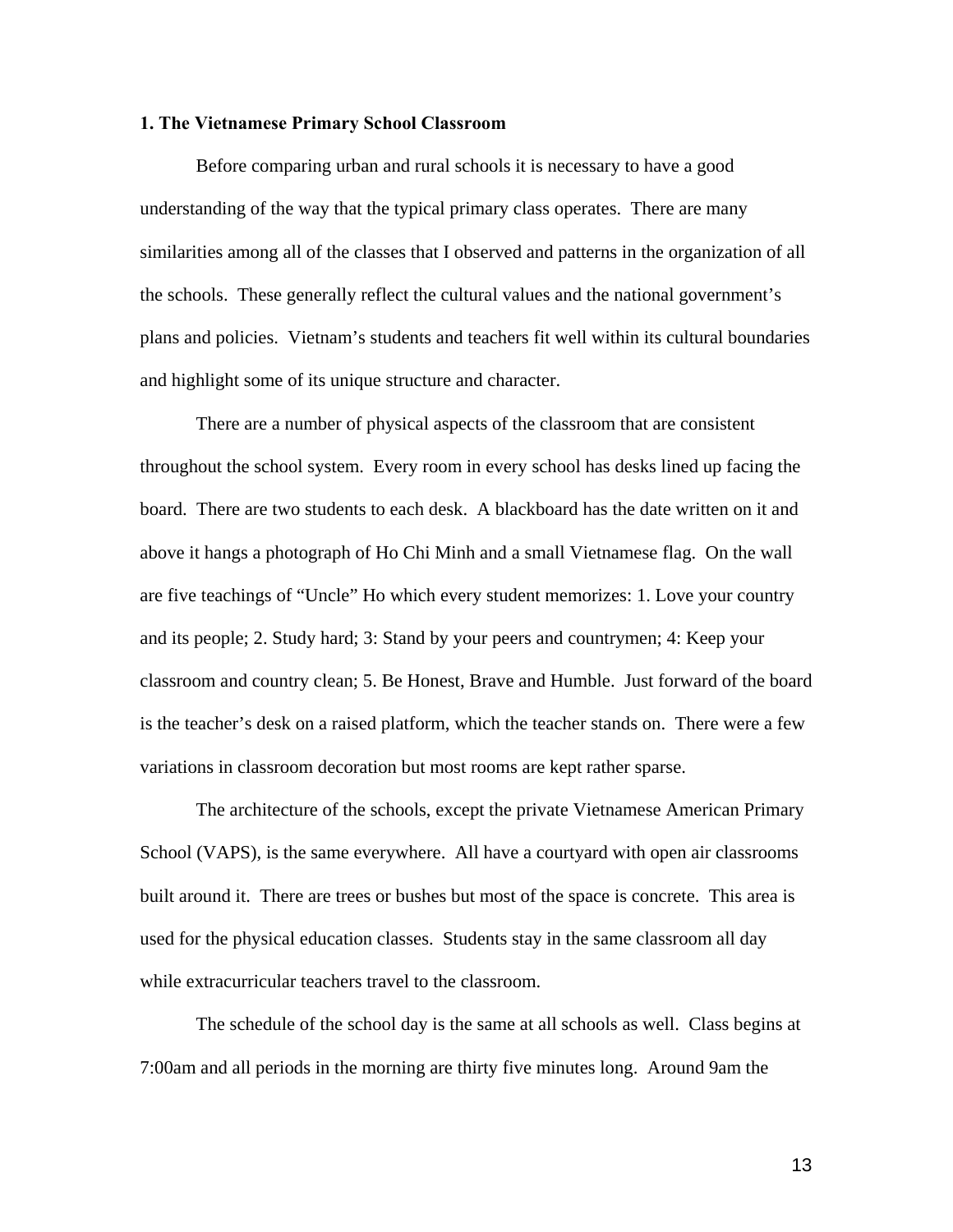students are given a twenty minute break during which they snack and play in the courtyard. The beginnings and ends of periods are signaled by a large drum. At 10:30am the morning session is complete with four periods. The afternoon begins again at 2pm, but the structure of the afternoon differs by school.

 Courses material is the same everywhere in the country. The curriculum is set by the national government in Hanoi and all schools follow the schedule strictly. The textbooks are the same, the same small colorful plastic manipulatives are sold for math, the same letter and number cards are carried in the same blue sleeves, and the same chalkboards are erased with the same foam erasers. Every day students in primary school study math, Vietnamese (literature, history, culture, and geography), and science. On a weekly basis every student also studies art, music, and physical education.

 Each lesson is taught in the same way. Classes with young children begin with a song or greeting. The teacher asks the children to review. This either involves a game, a few questions on the board, or oral quizzing. Following satisfactory completion of the review the teacher writes the name of the lesson on the board in extremely careful cursive handwriting. The students repeat the name of the lesson together and then several of them repeat it separately. If it is a math lesson there may be a few equations on the board or a few numbers written for students to discuss. The teacher will present an equation like "5 + 1 = 6" and students will repeat this math fact over several times. In addition to the writing on the board the teacher presents a few visual examples with pictures or three dimensional objects to illustrate the concept. The pictures usually are larger versions of the ones in the students' textbooks.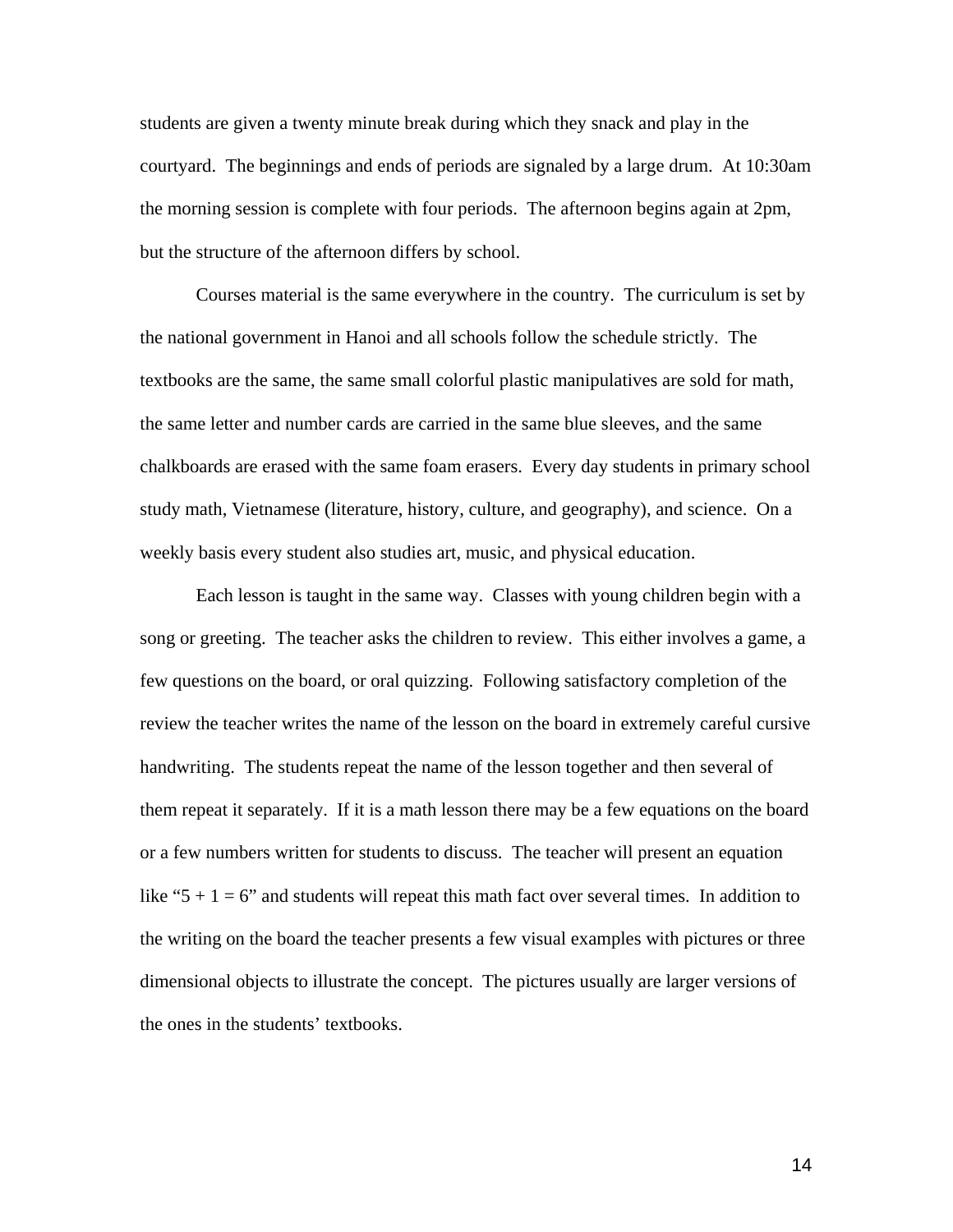As the lesson progresses the students repeat several more facts orally and write them on their boards as their teacher evaluates their progress. Often one student will go to the board to complete a problem that everyone else does at his or her desk. In unison the students all raise their boards to be judged by their teacher at the front. After this practice they return to oral recitation and a peer will verify or correct another student's answer. At this point in the lesson correct answers are rewarded with rounds of applause from classmates. To conclude the lesson teachers will often distribute a group assignment for them to complete or organize a game for them to play which summarizes the material learned that day.

 Student behavior is controlled in a number of ways; most are consistent in every class I witnessed. Students remain quiet and well behaved while sitting in class. They rarely leave their desks, speak to their desk mates in hushed tones, and raise their hands in a deliberate manner before offering an answer. If a student is particularly eager to answer a question, however, that student is typically rewarded by being allowed to respond. A very strict code of conduct is followed in the relations between teacher and student. Before responding to a question the student says "Thua Co" or Thua Thay," which is a polite participle. The teacher refers to his or her primary students as Con not Em, which is used for older students.

One major force of discipline in most classrooms is a ruler. It is used to point to words and phrases to be repeated and when it is rapped on a desk students know to stop working and raise their boards to be evaluated. Rarely does a teacher need to hit the desk more than once. One teacher used her ruler to correct student posture by lightly touching the offending body part until the student adjusted. A translator mentioned that sometimes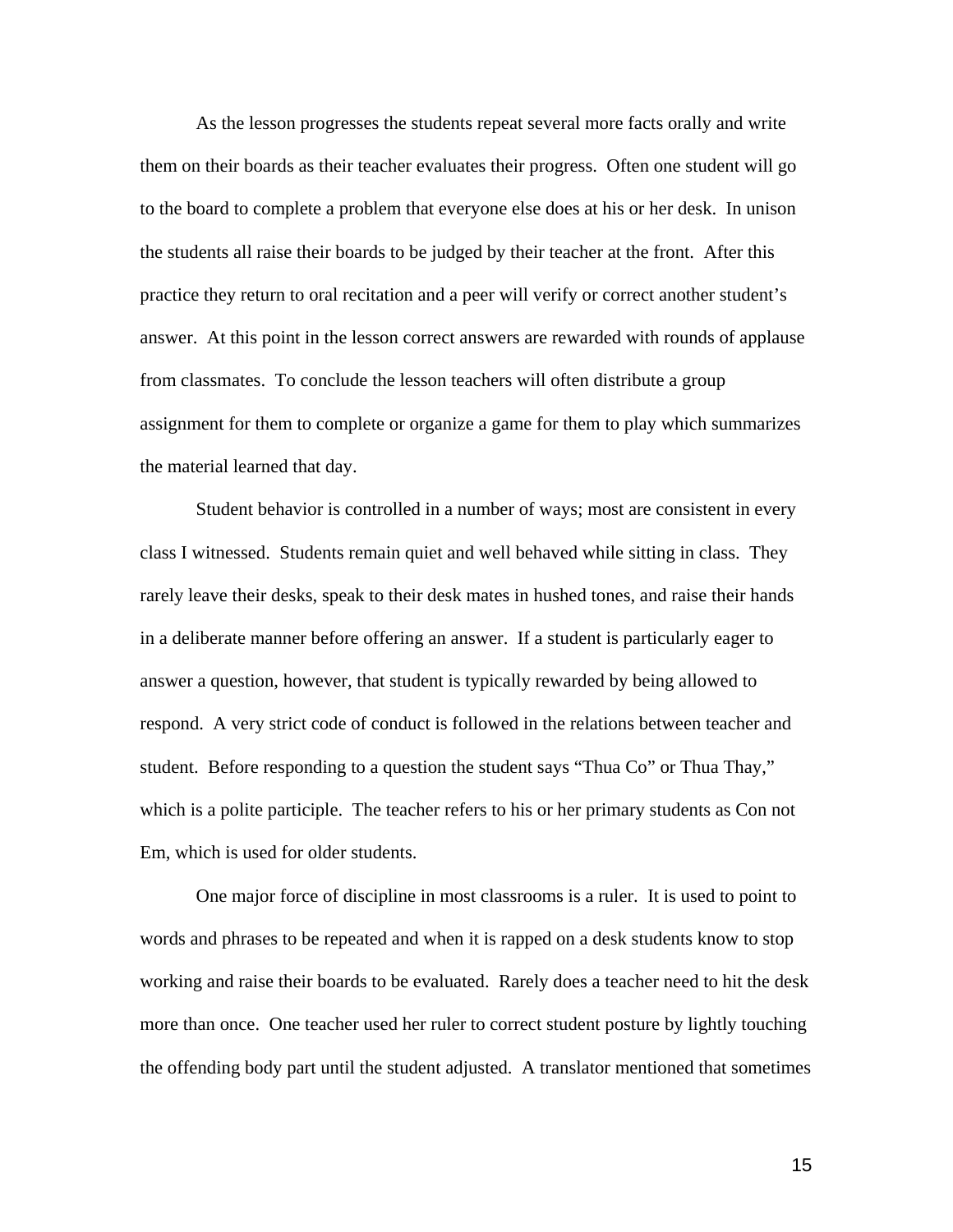rulers are used more forcefully with children, although that practice has decreased significantly in recent years. There are occasions when the energy level is higher, particularly just after the long morning break or after lunch, when the teacher allows a low buzz during lessons. However, usually they quiet down rather quickly and remain focused.

The students are quite respectful with each other as well. They are patient while others are answering and are kind when correcting. Most listen while one student is at the front and are willing to help those struggling next to them. In all classes there is a student monitor who tells peers to stand when a visitor enters and begins the class greetings and often leads the songs. This student also controls behavior during special events and takes his or her job very seriously. There does not appear to be much animosity among students towards the monitor who clearly has the teacher's favor.

The level of teacher education and experience is the same in both regions. Nearly every teacher and administrator that I spoke to had attended a college specifically for primary school teachers, mostly in Can Tho City. There were very new teachers and teachers who had been teaching for over thirty years at both types of schools. Most teachers taught their grade for the entire time they had been teaching and most administrators had been teachers previous to holding their current position.

Finally, when evaluating the standard Vietnamese classroom it is important to note that there is a fairly even balance of genders in every class. Furthermore, principals spoke proudly about students always attending class. There are very few occasions when the classes are not full. One teacher at Hoa An 1 described students who still came to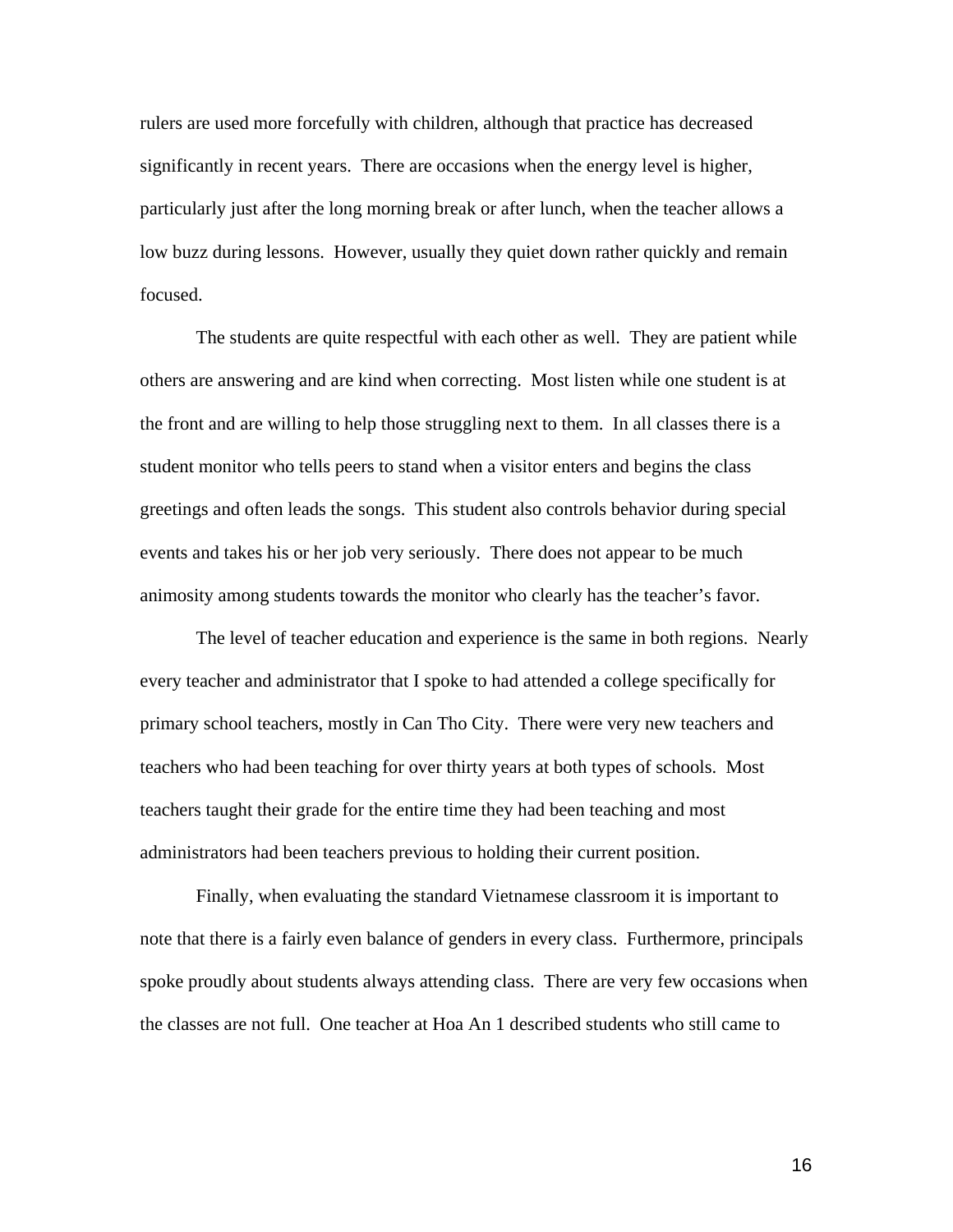class during the flood season when water at the school and on the roads was halfway up the small students' legs.

Thus, there are a number of things one can expect to see at every Vietnamese primary school. There are certain to be well behaved orderly children at desks, repeating lessons, learning math facts and Vietnamese culture, and at break time they are all sure to be found running and laughing and playing around the courtyard. But upon closer inspection, there are some key differences hidden among these similarities.

#### **2. Contrasting Rural and Urban Primary Schools**

The differences between rural and urban education are far more complex than just their location. There are a diverse set of contrasting factors that play into the education of a child in a village and that of a child in Can Tho City, one of the five largest cities in Vietnam. The basis for these observable differences is in the funding sources and structure. Basic funding is provided for by the government. Parents in each district join Parents' Unions which pay for materials, school renovations, uniforms, and anything outside the basic curriculum. If parents cannot afford to join the Union it gives financial aid to those families for supplies and uniforms. The percentage of these students is small. For example, at Ngo Quyen, 100 of its 1800 students received some financial aid.

The reason there is a difference in funding for rural and urban schools is the Parents' Union. Parents in rural areas have less money, most are farmers or laborers. They have enough money for their students to attend required classes and own necessary materials, but not enough to give to the school for language teachers, school construction, or full day staff. The parents who do have more money pay for their students to attend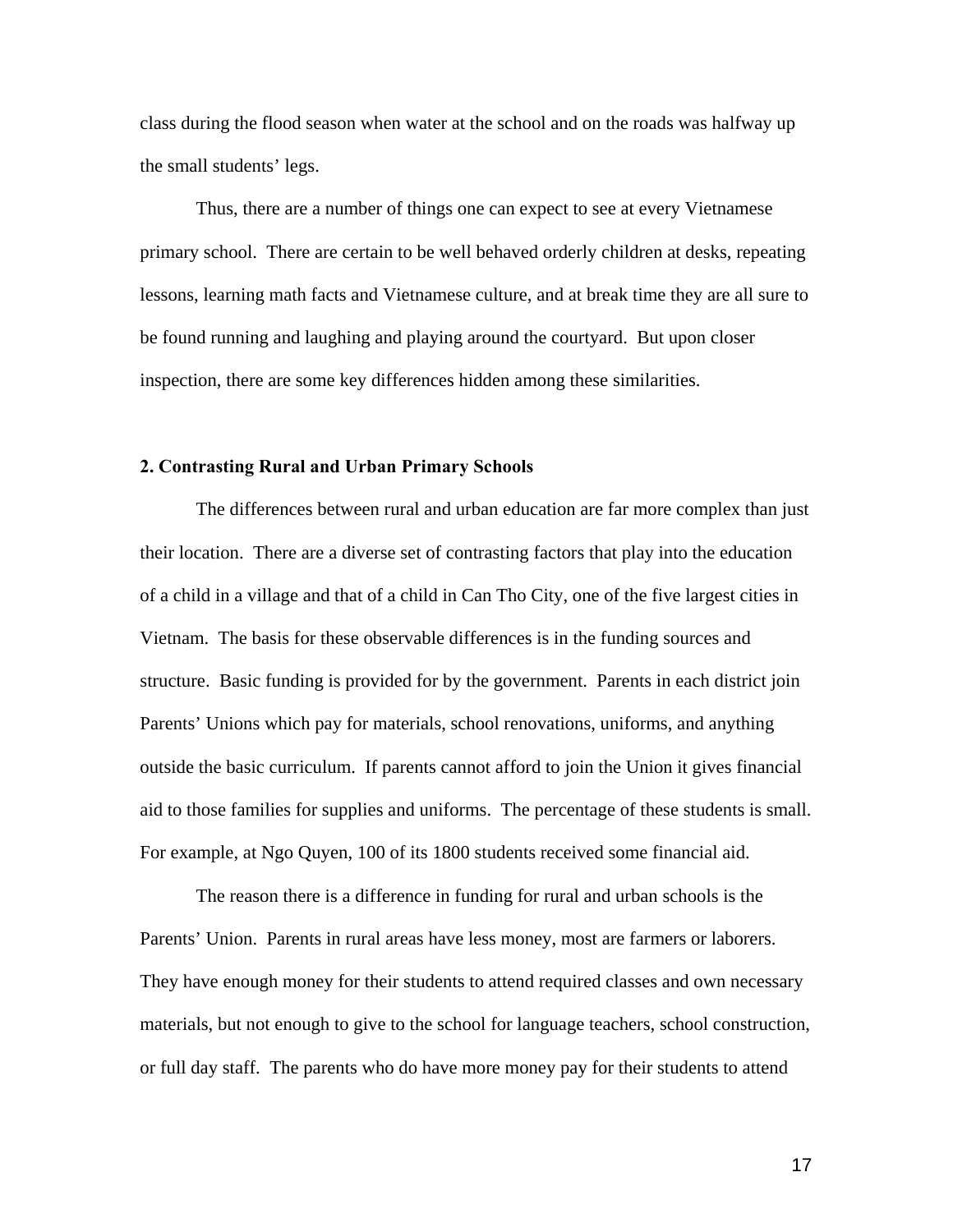class a full day and take English classes. In the city the Parents' Unions are stronger and more able to build new schools and hire teachers for not just English, but also French and other extracurricular classes.

One would assume that more money buys a better education. But that can mean many different things. In the Mekong Delta this means better facilities, more diverse curriculum offerings, parental involvement, and care for the child's body, as well as his or her mind.

#### **Facilities**.

The two primary public schools that I visited in Can Tho are both very large, each with around 2,000 students. Their buildings are also huge and employ many staff members. Ngo Quyen, in particular, is a very impressive building. It was built in 1999 with four floors and a large completely enclosed courtyard with many trees and plants. The walls are white with red trim. The tile floors sparkle they are kept so clean. There is a parking lot for teachers and a side courtyard for parents to meet children at the end of the day. The wooden desks and chairs in classrooms are also quite new laminated wood and the chalkboards are all kept clean. It is located away from busy streets in a neighborhood with a high school, a middle school, and a nursery school.

 Tran Quoc Toan is a little older. The walls are painted yellow and slightly faded. The courtyard is smaller, enclosed, and serves as a parking lot for staff as well. There are many plants all around, in classrooms and in the courtyard, and there are signs advising students to care for their environment. It has two floors and is set back from the busy street on which it is located. The desks are wooden and a little older. It is the only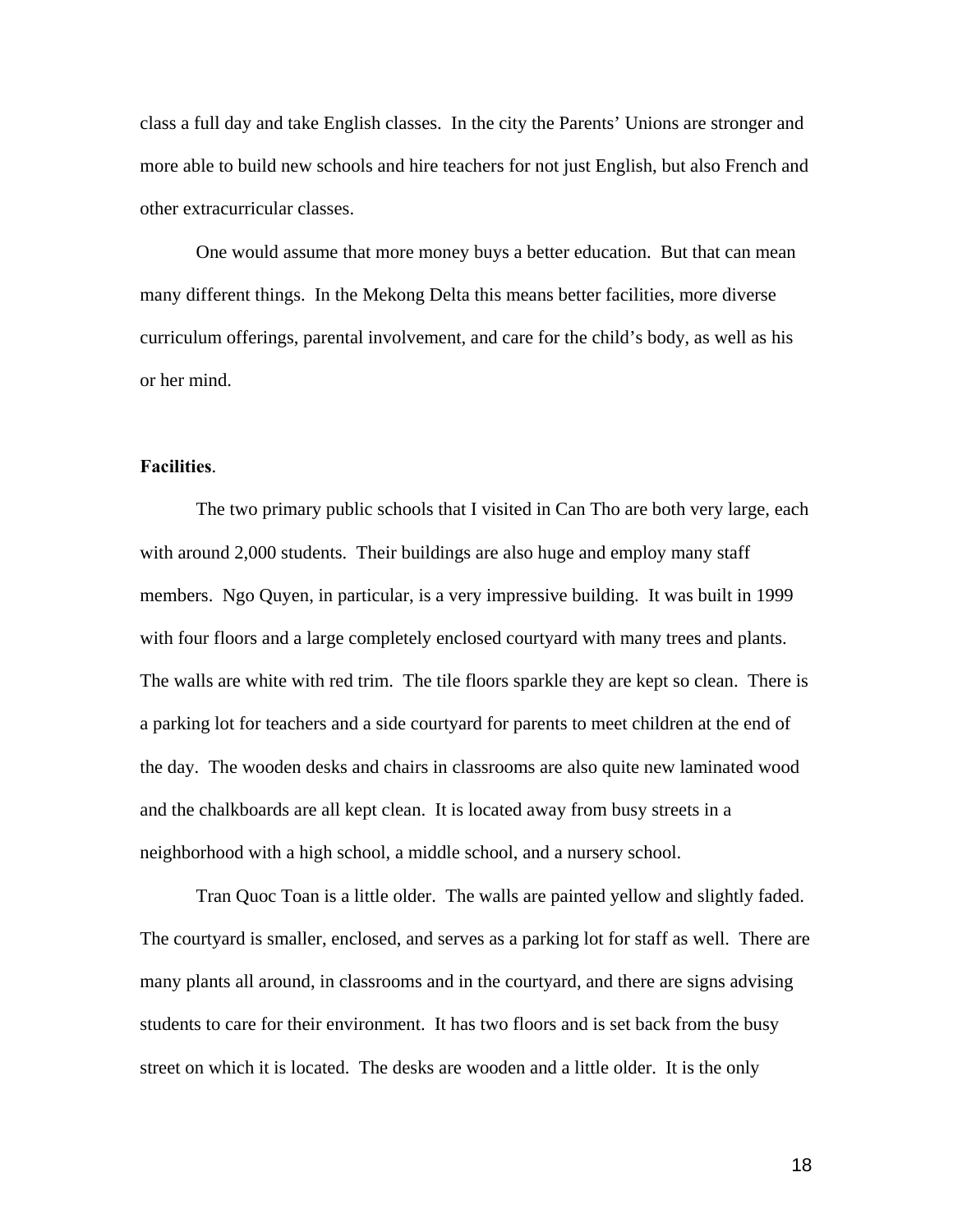school with fans in each classroom. The building is kept very neat and blackboards are new and well-maintained. There is a little bit of overcrowding as every desk is full and some teachers have fifty students.

 VAPS is an entirely new type of school. It is very small with only eleven students who occupy one floor of a four story office building in downtown Can Tho. Their desks are brand new, very colorful laminated plastic with chairs instead of benches. Their walls are decorated with posters in English and Vietnamese and theirs is the only classroom not open air. They have a playground on a balcony and a lunchroom. There are several vacant classrooms for when the school expands.

 Meanwhile, the first rural school, Hoa An 4, is radically different. The building is one story, stretched out around a courtyard facing the river and the road. The paint is yellow, similar to most schools in Vietnam, but molding and fading a bit. There are trees shading the courtyard with its broken pavement. To get to the school students must cross a steep concrete bridge. Classrooms are smaller and the wooden desks are worn from use. Extra desks are stacked at the back of the room. The open windows let in just enough light for students to see the board and their desks. Kinh Cung and Tan Binh 1 are very similar in construction to Hoa An 4. The only significant differences are in layout. Tan Binh 1 has two floors and Kinh Cung is a little more sprawling. These schools are also both just off of a very busy road on which buses, motorbikes, trucks, and military vehicles frequently travel. The road noise invades the classrooms through their open doors and windows.

 Thus, having only observed the exterior and interior of each school building a significant number of differences were already evident. Students at the city schools are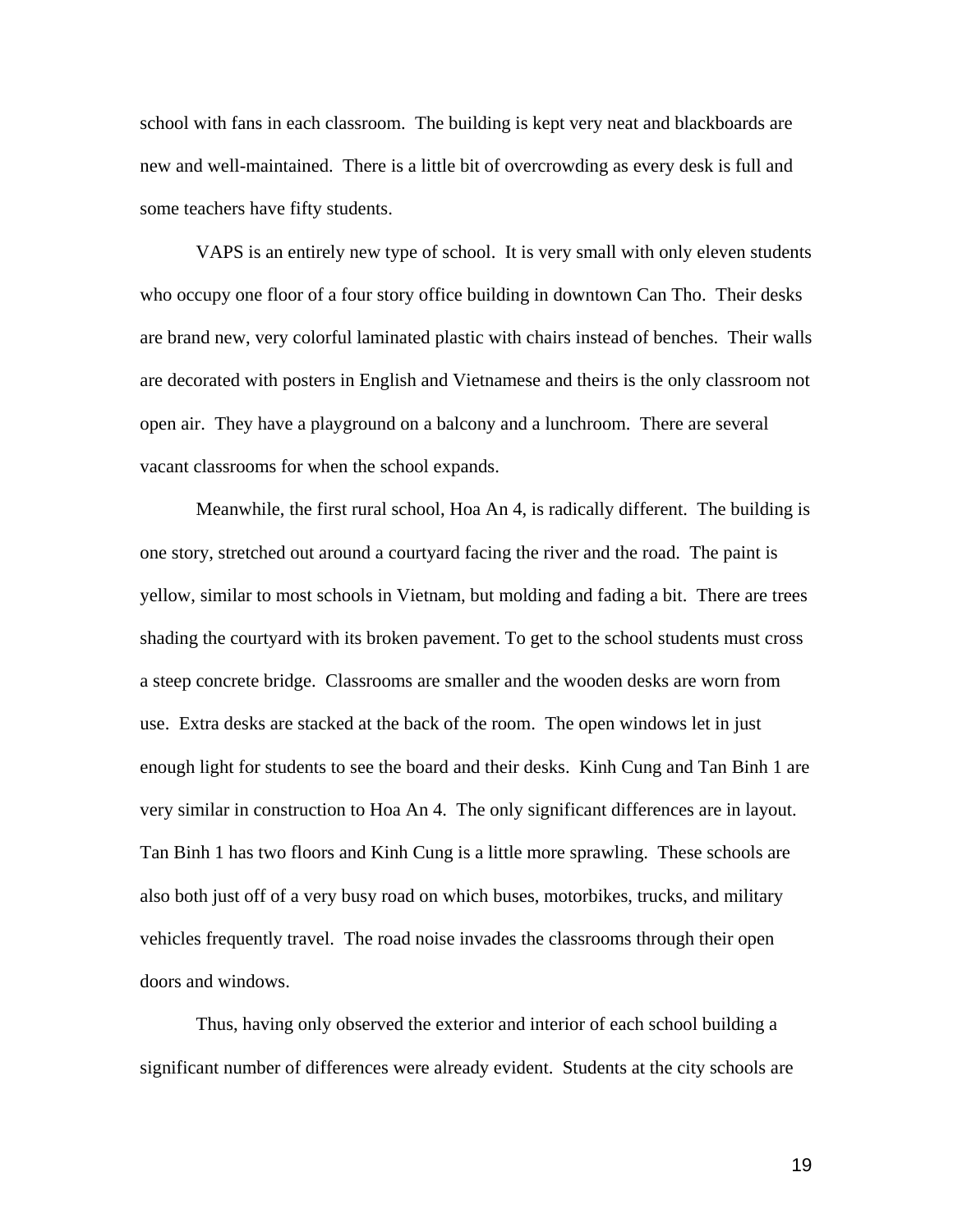more protected and isolated from the distractions of the outside world, their buildings are cleaner and newer and larger. The play spaces of the city schools are more comfortable and inviting, the classrooms more hospitable and conducive to concentration and learning. But these physical contrasts are just the beginning of what divides the rural from urban in Vietnamese education.

#### **Full Day versus Half Day.**

Probably the most significant difference is the amount of time that children spend at school. In the city nearly every child stays all day. The students at VAPS eat three meals a day at school. Every student at Ngo Quyen stays all day. They eat lunch and take naps at school, leaving around 4pm. At Tran Quoc Toan approximately 70% of the students stay all day. By contrast, at the rural schools far fewer students stay all day because their parents cannot afford it. At Hoa An 4 every student attends either the morning or afternoon session, but none attend both. At Kinh Cung one third of the students stay all day and at Tan Binh 1 half of the students study all day.

 This pattern has three significant effects. First, the amount of time at school determines how much material is learned and how thoroughly it can be learned. This issue is closely related to the policy changes the government has made recently, requiring that schools teach an accelerated version of the lessons. Also, the curriculum offerings, specifically in the arena of foreign language, are different based on how much time the student spends at school. Finally, the atmosphere around a student's social and physical well-being is quite different when a student is at school all day instead of just several hours.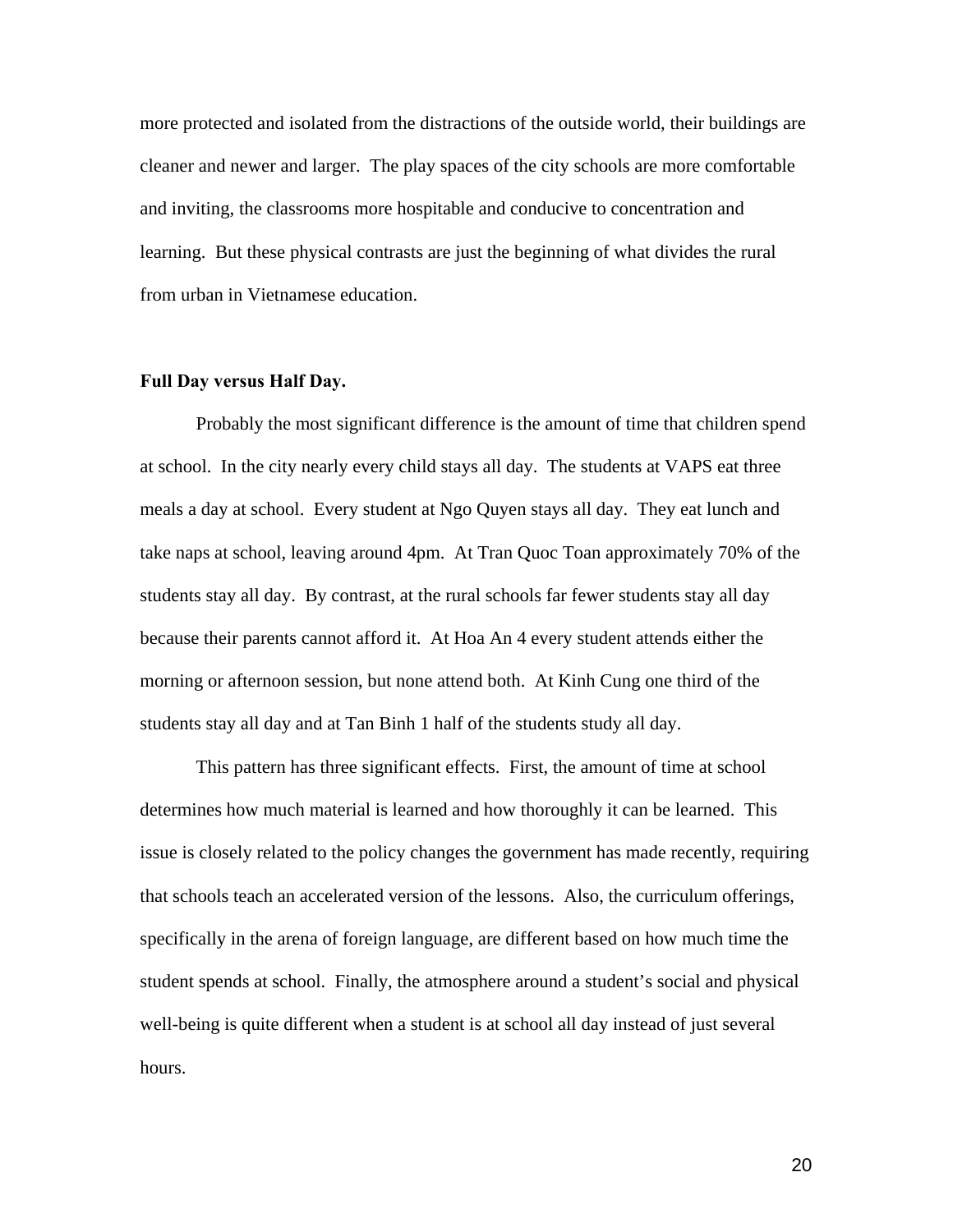As the principal at Tan Binh 1 explained, most students have half the time to learn lessons intended to be taught in a full day. Full day students are taught lessons in the morning and are given "self-study" periods in the afternoon to review and consolidate information - the equivalent of homework. But with only a half day many teachers and students are falling behind. This doesn't slow down the pace of the lessons, but it does leave many students to fend for themselves. Those who may need assistance with a concept, a math fact, or a spelling word are left without a venue for getting help. There isn't really even a possibility of a teacher recognizing that students are falling behind, given the pace of lectures and exercises. One teacher discussed the fact that students are moving from one grade to the next without having earned good marks or fully learned the appropriate lessons. The students at rural schools do not fare as well on the national exams and this problem certainly starts in primary school.

 Many of the students at rural schools who study all day do so because they are studying a foreign language. English classes are in the afternoon, prior to the self-study periods with their core teacher. At Tan Binh 1 30% of students study English starting in second grade. The other two rural schools do not have enough money to pay English teachers. Kinh Cung recently lost their English teachers to the neighboring high school.

 Meanwhile, in the city, where nearly every student stays all day, most take a foreign language as well. In fact, the only city school where all students do not stay all day is Tran Quoc Toan and those are the students who are not taking either English or French. A recent phenomenon in the city schools involves out-of-district parents applying to either Tran Quoc Toan or Ngo Quyen, saying that they want their student to take French, knowing that it is one of the few schools offering the language. At Tran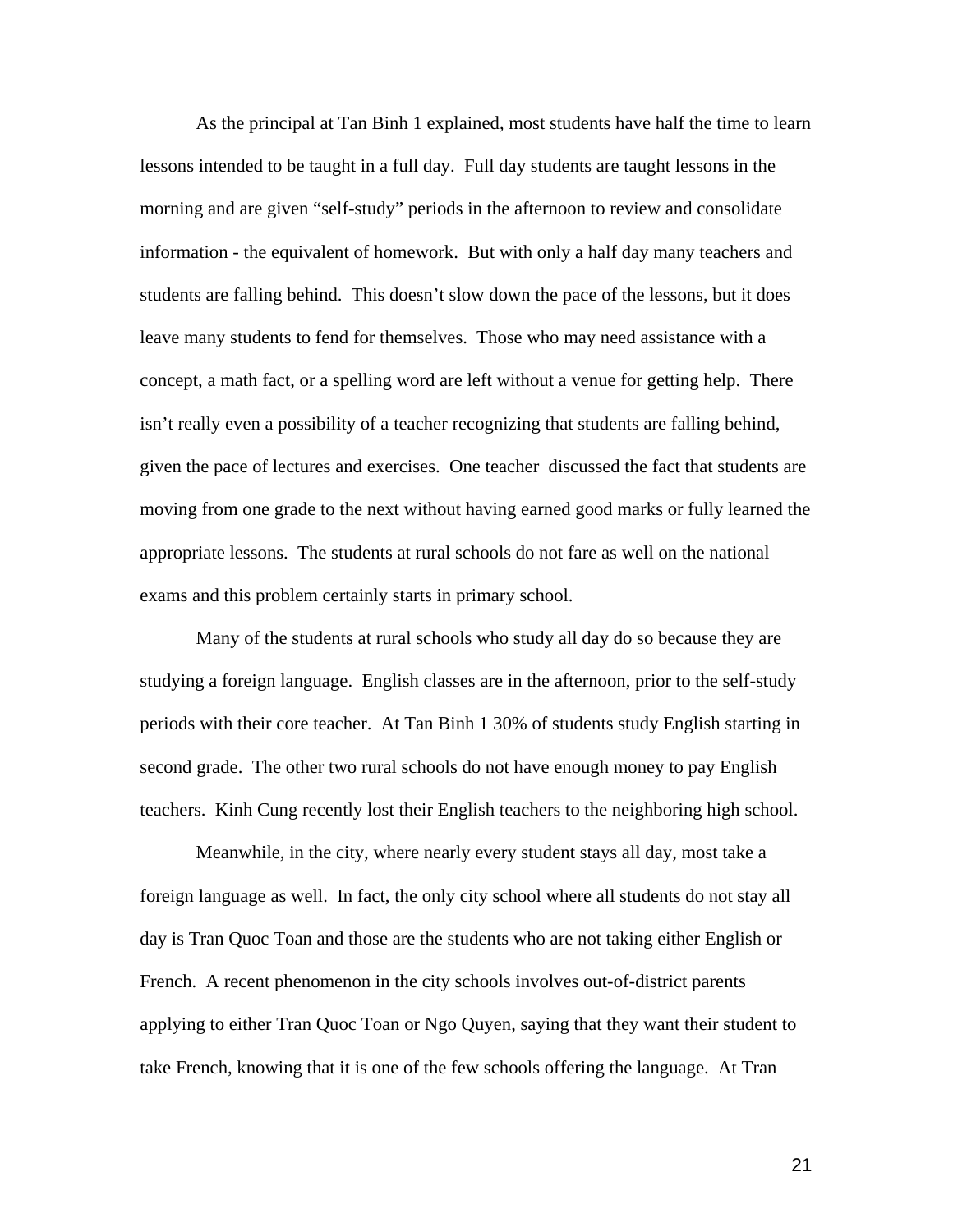Quoc Toan last year 136 students applied for the French program but the school was only able to accept 60. Parents are desperate to get their children into these superior schools.

 Other advantages to staying all day include time for extracurricular subjects like computers, football, swimming, and dance. They are also able to take more periods of existing subjects like art and music. The French program at Ngo Quyen, for example, offers 12 periods a week of intensive French. These are all opportunities completely inaccessible to children whose parents can only afford for them to stay half day.

 One final note about students who are able to stay the full day is the emotional and physical health of the child. The city schools each make significant and obvious attempts to care for their students. At Ngo Quyen during break time the students drink milk. Tran Quoc Toan is paid monthly visits by nurses and doctors to check on students' health. The school also keeps a full time doctor and nurse on staff. If a student is sick their parents bring him or her to school. The students who eat lunch at school are assured of eating a full and healthy meal. Those Tran Quoc Toan dutifully finish their meal of rice, pork, and vegetables. They then all brush their teeth, wash their faces, and take naps in their classrooms. It is this commitment to student health which is only possible for students who stay the entire day.

 Another major difference between the rural and urban schools is the city schools' employment of what are like "school mothers." These are women who follow children around at break time with toothbrushes, sweeping up after them, preparing meals and nap beds, and making sure they eat all of their lunches. They are friendly and the students' clearly feel comfortable with them. They stay with the children during lunch time while teachers go home to eat and rest. They are consistent and dependable and a great force in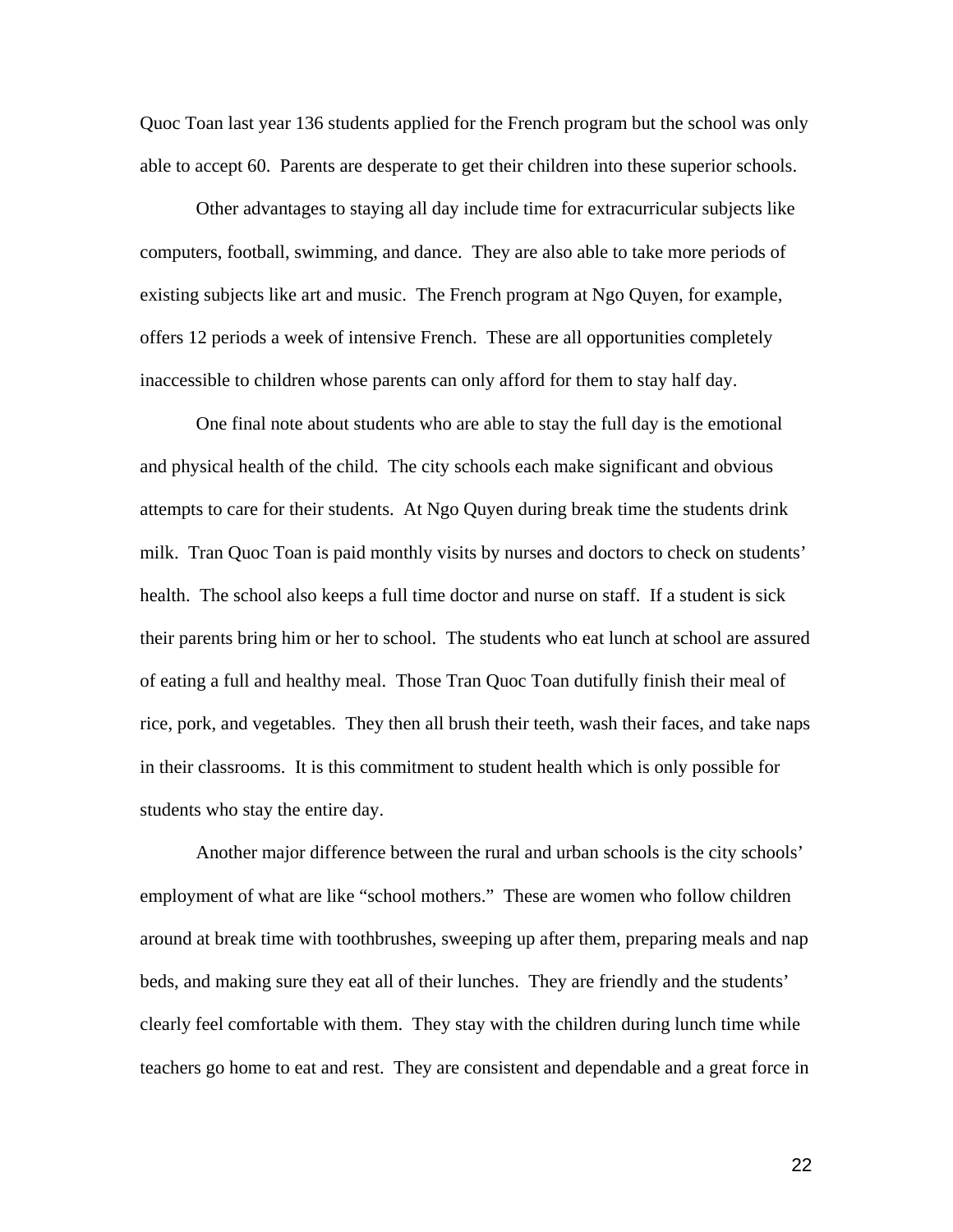a child's life when they are expected to stay at school all day. The rural schools have neither the need nor ability to employ such women; unfortunately this is perhaps why one sees candy in the hands of first graders and sugary soft drinks in the hand of fourth graders during breaks at rural schools.

 I would probably not have noticed it unless it had been pointed out by my translator, but students in the rural areas are thinner, shorter, and less healthy looking . At the urban schools there were a larger proportion of slightly overweight students, students with glasses, and taller students. This is likely more a product of family economic difference than one of the particular school, but a school's attitude towards health also has an affect on overall well-being.

#### **Parents.**

 In interviews with teachers I asked them how much communication they each had with parents. The first grade teacher at Hoa An 4 only speaks with parents if a student is absent for a long time or something is wrong. She relies mostly on report cards and written comments. Her students commute by themselves from home to school and she does not have much chance to communicate with parents as they too, are very busy. By comparison, the teachers at the urban schools schedule regular meetings with their students' parents. Several times a year they have private conversations about student performance and attendance in addition to report cards. Furthermore, because students mostly attend school farther away from home on busier streets, parents come to pick up their students and thus have more contact with teachers.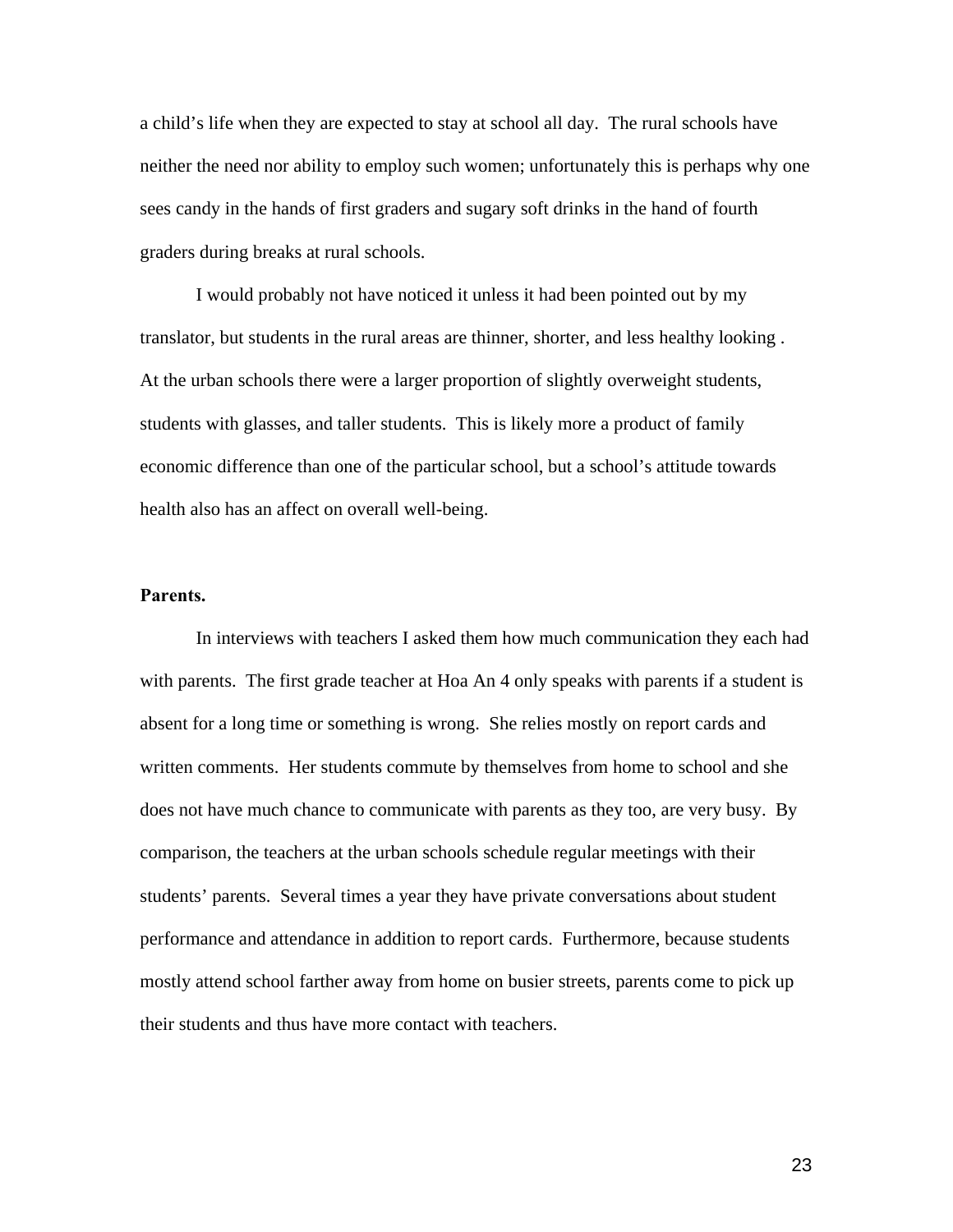#### **Surveys.**

 The results from the surveys are very interesting and reflect some anticipated and some unanticipated differences between the students at each type of school. All of the students at VAPS attended both nursery school and kindergarten. All of the students at Ngo Quyen and Tran Quoc Toan attended kindergarten and about half attended nursery school. Hoa An 4 does not have a nursery school or kindergarten in the area and the students at Tan Binh 1 and Kinh Cung had all attended kindergarten while none attended nursery school.

Across the board the students favored art more than any other subject. The most popular future jobs were teacher and doctor among all students. There was the greatest diversity of responses in both categories at Tran Quoc Toan. There was the least diversity at Kinh Cung and Tan Binh 1, as nearly every student at both schools wrote that they liked art best and would like to be a doctor or teacher.

| <b>School</b>  | <b>Future Job</b><br>Avg. | <b>Father's Job</b><br>Avg. | Mother's Job<br>Avg. |
|----------------|---------------------------|-----------------------------|----------------------|
| <b>VAPS</b>    | 2.64                      | 2.3                         | 1.9                  |
| Ngo Quyen      | 2.16                      | 2.11                        | 1.84                 |
| Tran Quoc Toan | 2.42                      | 2.33                        | 2.37                 |
| Hoa An 4       | 1.93                      | 1.5                         | 1.21                 |
| Tan Binh 1     | 2.74                      | 1.03                        |                      |
| Kinh Cung      | 2.71                      | 1.18                        | 1.09                 |

Table 1. Average numerical value of level of education required for each job. On a scale of 1-3, 3 is the highest level of education and 1 the lowest.

From this chart one can interpret that the students at all schools wish to have jobs with high levels of education, or jobs with a great deal of respect in the Vietnamese community. Teacher and doctor, both rated a 3, are well respected positions. The numbers are quite different for the fathers of students in rural and urban communities. It can be extrapolated that fathers in urban areas hold jobs which require more education.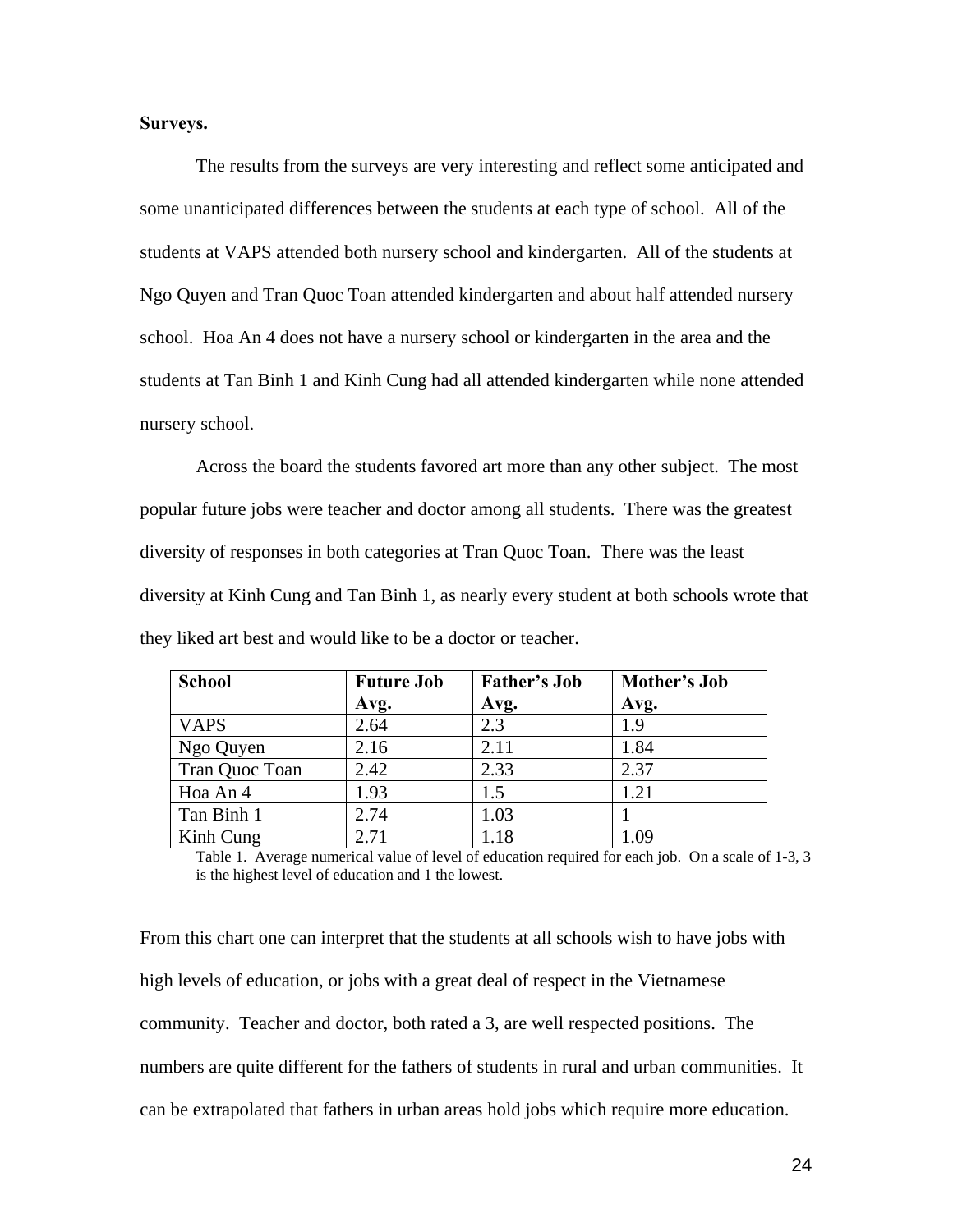The women also demonstrate a difference, though it is not quite as significant. This is likely because many of the mothers in both types of communities were described as "housewives" by their children. The differences highlighted in this brief survey are not particularly surprising, although it is nice to see that children in both types of schools are ambitious. (For full survey results and a copy of the survey itself see Appendix.)

#### **3. Education for the Whole Child**

Clearly one can see a difference between the educational opportunities provided for children in rural schools and children in urban schools. This means a particular set of things for the individual child. Mostly, it means a loss of choices for the rural student. Without a foreign language many Vietnamese are relegated to jobs in the industrial or agricultural sector, as trade, business, and service jobs frequently now require English speakers. The loss of options means that students may become disinterested in school. They are less likely to be motivated to continue their formal education if it fails to engage them.

 A child at an urban school is given a head start: a chance to make choices, to develop interests, tastes, and skills that will be useful in the growing industry. The students at urban schools are cared for by people who attend to more than just their growing minds. They also make health and happiness a priority. Children at urban schools are learning the amount of material they are intended to learn, in the amount of time that it is intended to be taught. In a society based on family and collective work, children gain more independence by being at school all day. They are challenged by this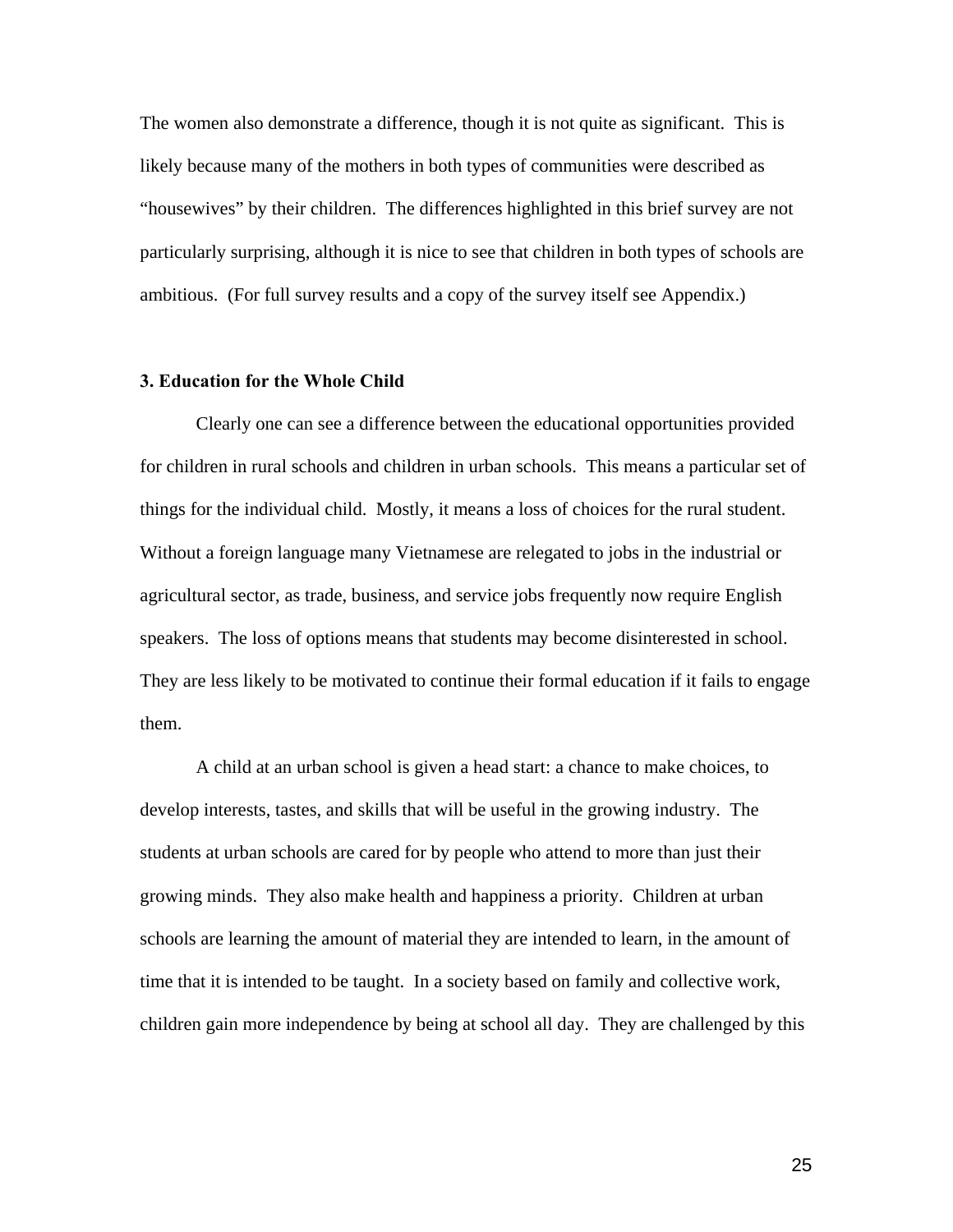difference and asked to develop skills at an early age which will allow them to be away from their parents longer than their rural counterparts.

 In sum, the urban schools are caring for the whole child: body and mind. They are advancing Vietnam student by student as they create more English speakers, more students who are independent minded and willing to take chances. The material may be the same, but the attitude at an urban school is one of progress, while rural schools are struggling to maintain the status quo.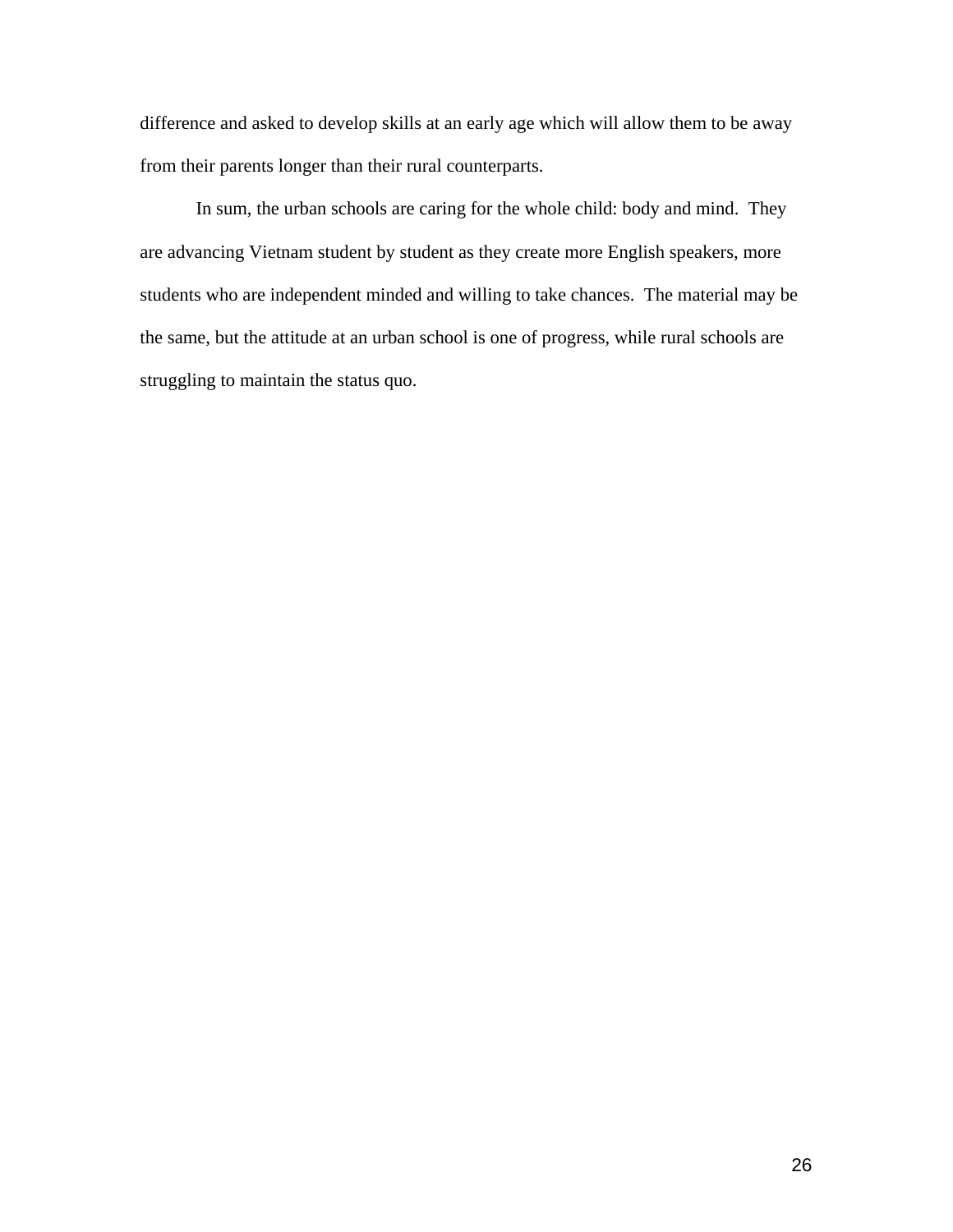#### **Limitations**

 There are a few things which may have altered my data. First of all, the majority of the information is from observations in classrooms. Observing and recording events that take place in a class where I only understand small pieces means that there is a lot that I miss. Even with a translator telling me some of student responses and teacher commands, the translator, whether he or she is aware of it, acts as a filter for the information I am able to record. The translator translates for me the details that he or she perceives to be crucial. These might be completely different from what I would record on my own. So, there is a possible bias in my data about classroom management, student behavior, and responses.

 Some of the other problems were outside my control. As an American I am often perceived as an oddity, an outsider, and somewhat suspicious. Students swarmed me, teachers looked askance, and administrators were wary of telling me anything too revealing. On several occasions I guessed that principals were not being entirely honest with me about their schools' enrollment or attrition rates. For example, at one school the principal insisted that all students went on to lower secondary school. There were charts on the wall showing improvement over time, but the numbers certainly did not indicate that every student graduated from fifth grade. There is little I can do to avoid this problem as questioning the facts presented would certainly not make me any more welcome.

Unfortunately my survey ended up being a small portion of my data. I intended to use the survey with older children. The text was not large and it required students to fill in blanks. But because there were only first grade students at VAPS I had to continue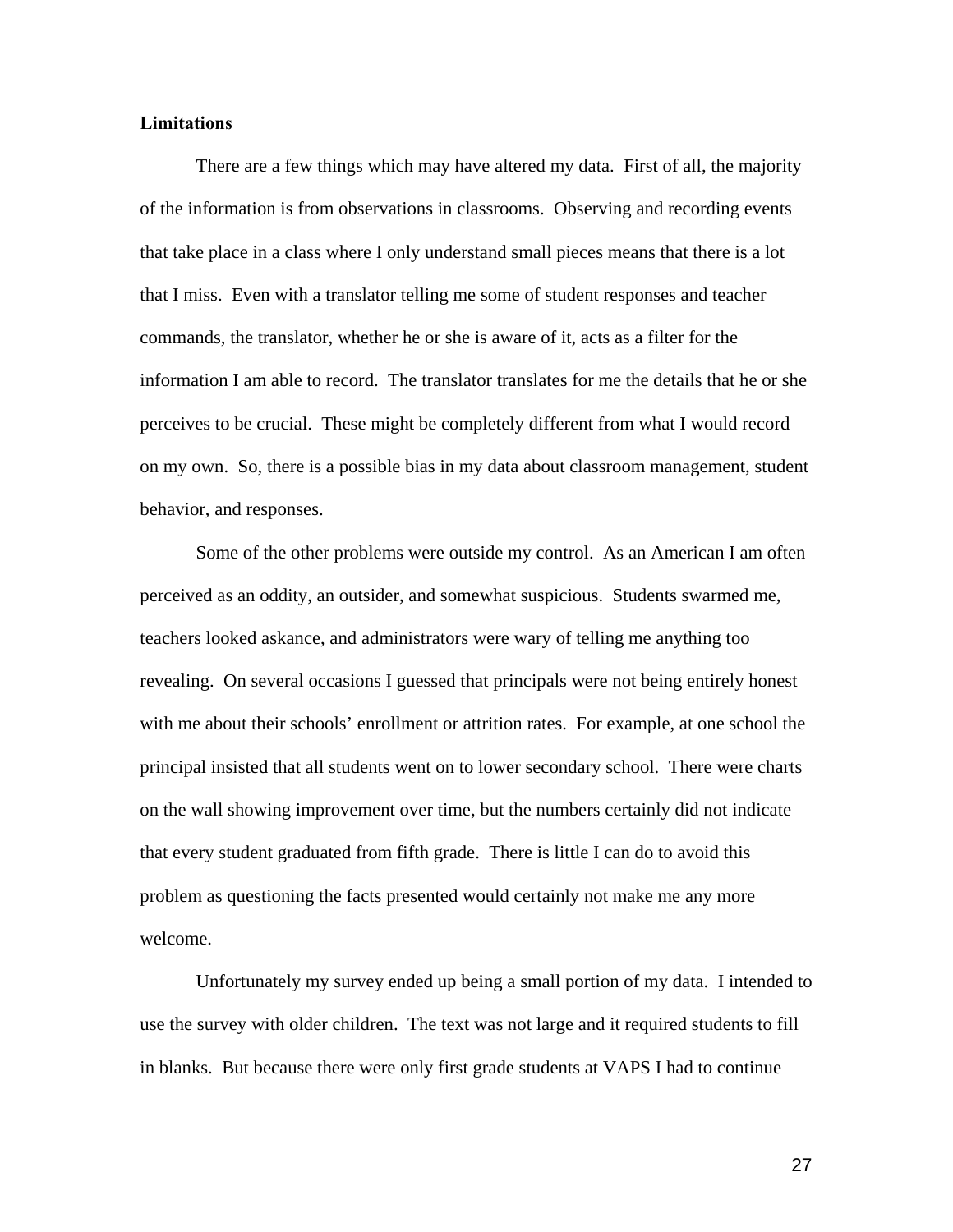with first graders to maintain some scientific validity. This presented two problems. Some of the students didn't know if they had been to nursery school or kindergarten and others weren't sure what their parents' jobs were. Also, students were unable to complete the survey by themselves. In one school this meant that my translator and I took primary responsibility for helping students. In several classes I watched as teachers led the class together in completing the survey. Typically this meant that teachers asked the class what the "answers" were. The class answered in unison, as they are taught. Two sets of surveys were completed outside of my presence so I have no idea how much assistance the students were given. Some of the handwriting was clearly not student handwriting. In the end, I cannot trust very many of the responses on the surveys.

 Finally, I did not get to pick the schools that I visited. This meant that I ended up at the three of the best schools in Can Tho and three of the higher end schools in rural areas. A wider range of schools in the city and villages would have been preferable. But I was limited by time.

 None of these issues are so problematic that I should have to question all of my data or conclusions, but they are interesting points to note when considering my findings. If I were to conduct this study again I would love to have more time and a chance to refine my methodology.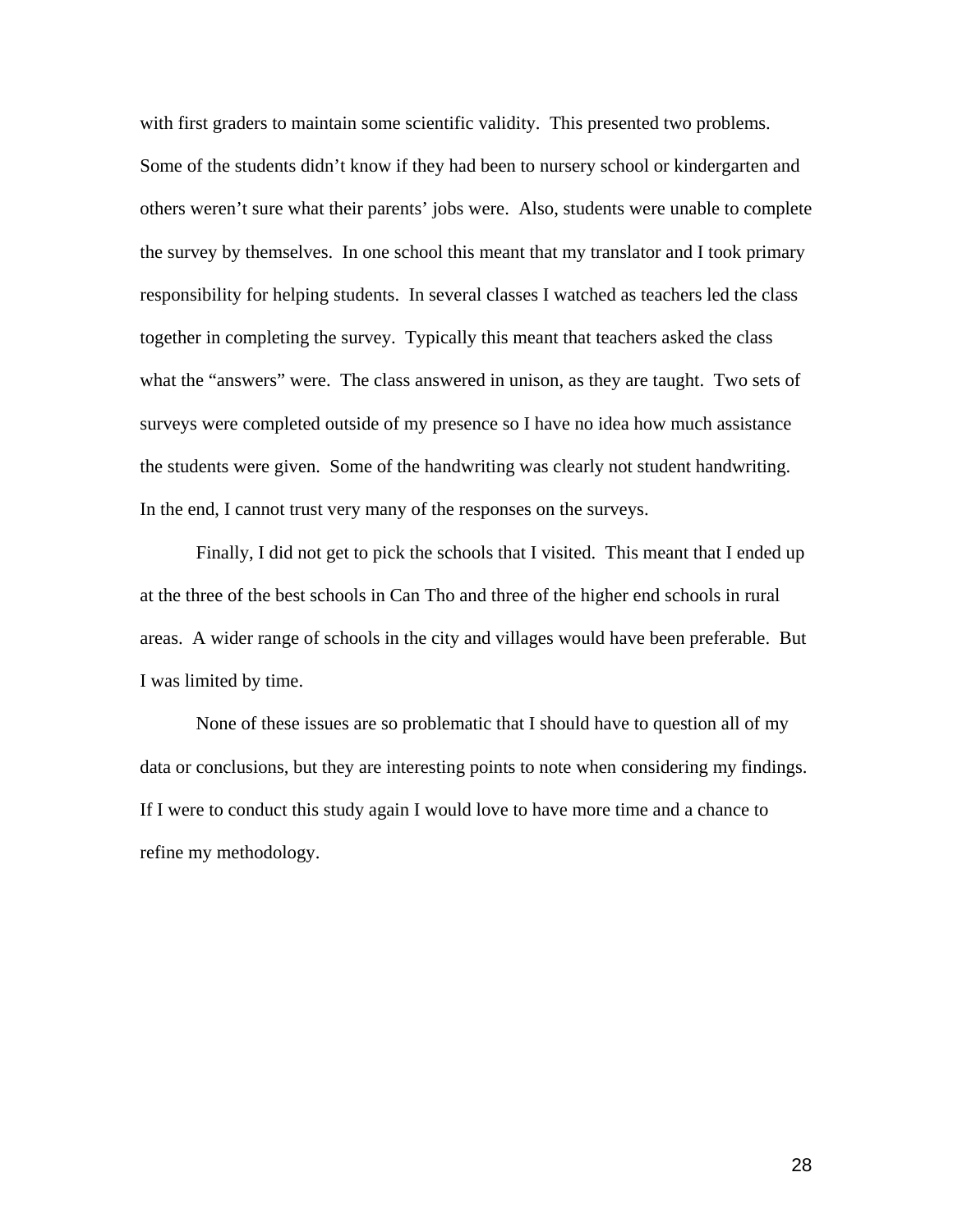#### **Conclusion**

The Vietnamese emphasis on literacy, education, and academia is commendable. It is a wonderful attitude with which to begin a global reputation. With 94% Vietnam has one of the highest literacy rates of any developing country. This is directly due to government funding and its focus on schools for every child. They have certainly succeeded in some respects. The schools are there. The students are in the schools. The teachers are in front of the students. The students are learning how to add and subtract, to spell, and to listen. But schools are approaching education differently and that is what needs to be addressed.

The differences established here are not what was projected. I predicted that rural schools would have less qualified teachers with little experience, far more boys than girls would crowd each classroom, lessons would lag behind urban schools, and students would assume they will follow their parents in employment. What I found instead were the bases for wonderful schools: trained and motivated teachers, balanced genders with great ambition, and the same curriculum everywhere. The real question now is how to make the best use of this groundwork to generate equal schools and equal students. In other words, what can be done with the little funding there is.

The government is in a tough position, asked to provide education for all with a limited budget. They have determined that it is most important for students to learn how to read and write, add and subtract, and sing songs. One wonders then, what could be possible if the focus was the child, not the number of facts they can learn each day. Possibly a redirection of attitudes and resources with the happiness, livelihoods, and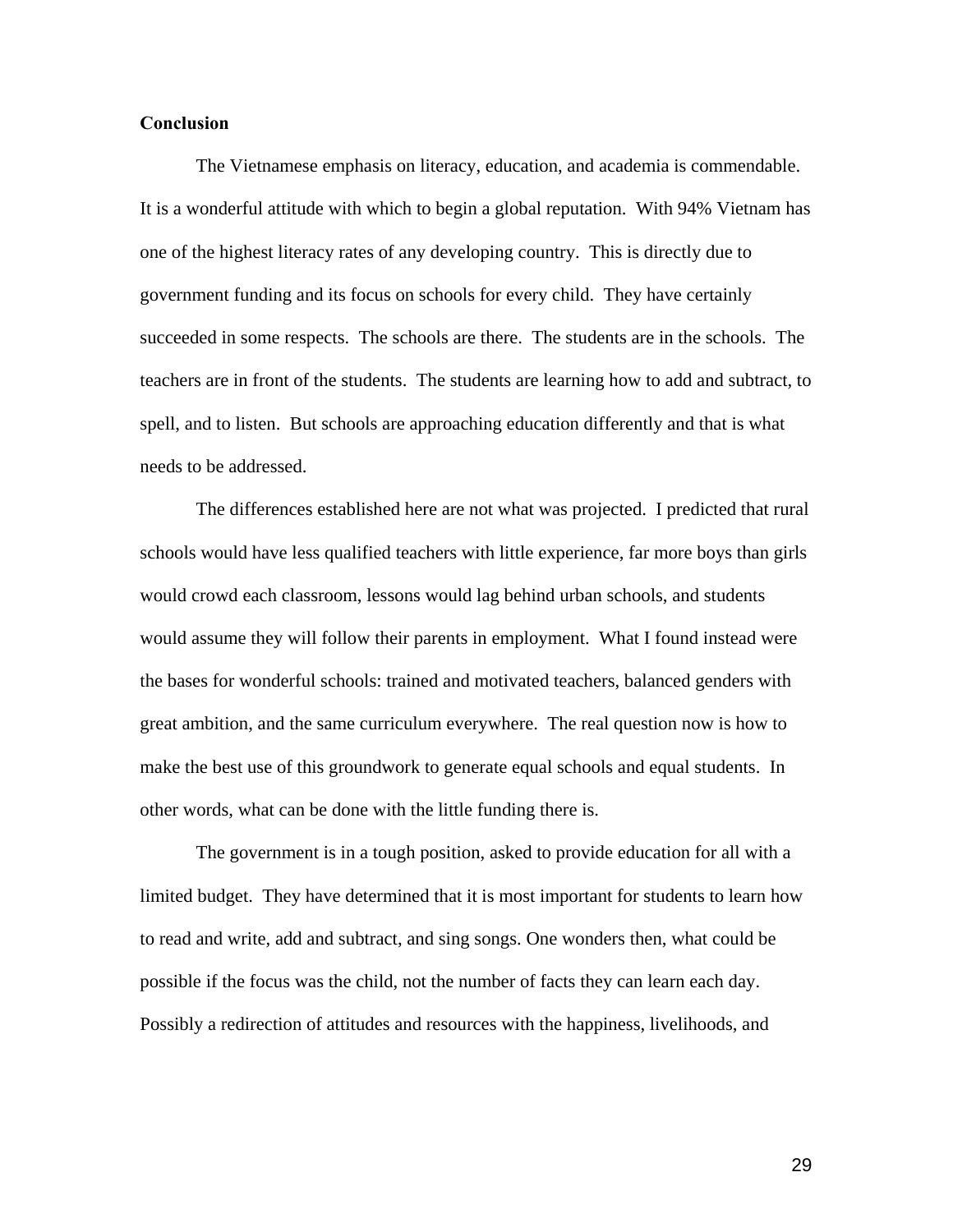future of the child at the center is what the situation demands. For example, maybe it would be okay to substitute one math class once a week for a health class.

Funding is a more difficult issue, and the real root of the differences between rural and urban schools. Incomes are lower in rural areas and that is not likely to change any time soon. Instead of accelerating curriculum for everyone, the school system can use those resources to provide full day education for students at rural schools. Perhaps language teachers can be shared among schools, at least exposing students to English, giving them a chance to compete for jobs later. Any attempt at a level playing field is a bold bid for equal education.

This disparity between rural and urban schools is by no means endemic to Vietnam. It is a significant problem in even the most developed and wealthy countries in the world. But if Vietnam can address the issue now, while there is such momentum, such demand, and such a rapidly growing population, they will have a significant advantage over other nations. If officials can remember to keep the whole child at the center of the issue then primary education in Vietnam has a promising future.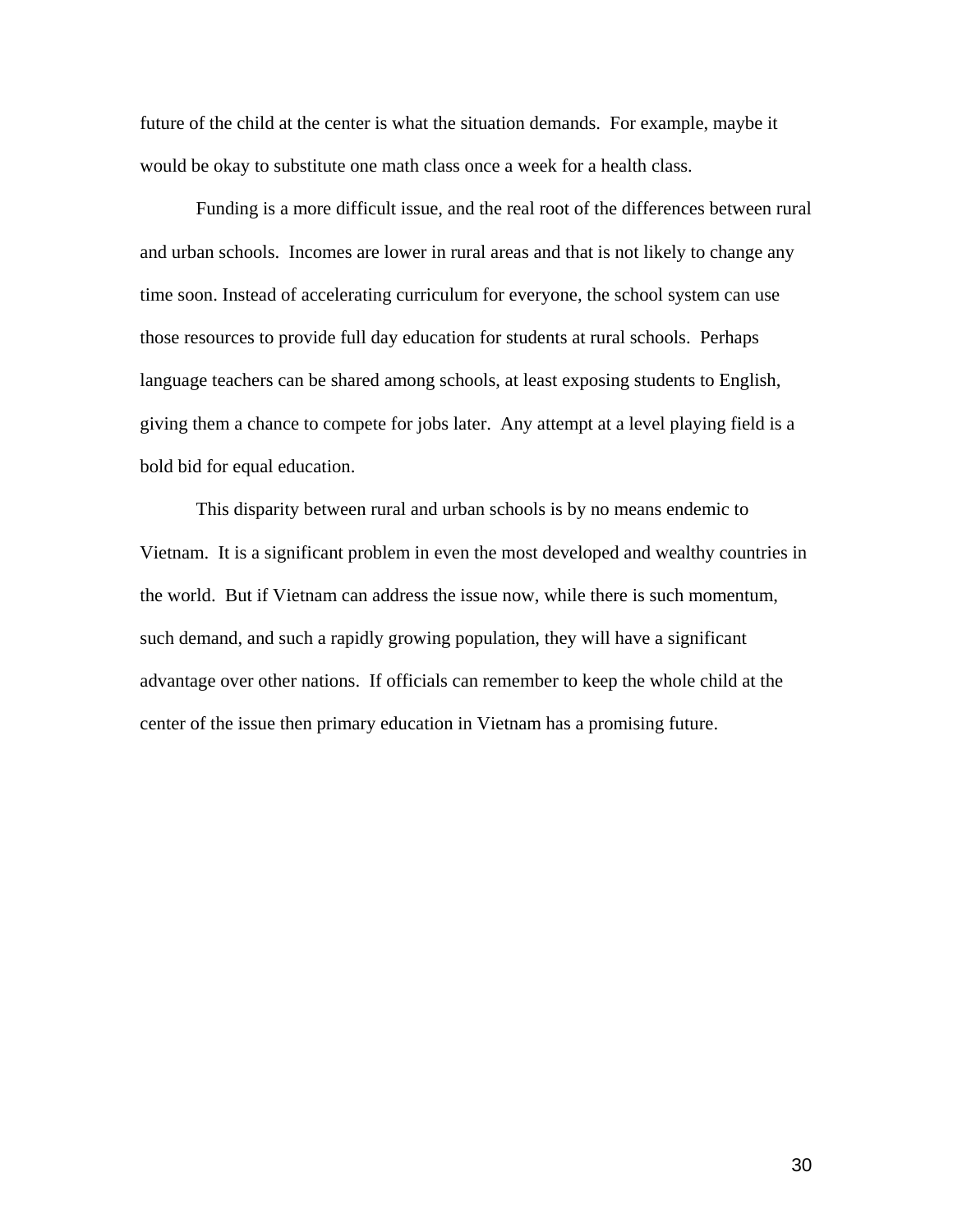#### **References**

 Cam Nguyen (1994). Asian values: some major traits relevant to westerners. Journal of Vietnamese Studies. No. 7, 1994: 14-119.

Duong Van Thanh (2005). Educating Hard to Reach Children in Vietnam. In Vargas-Baron, E. & Alarcon, H. B. (Eds.), *From Bullets to Blackboards: Education for Peace in Latin America and Asia* (pp. 83-107). Washington D.C.: Inter-American Development Bank.

 Ellis, G. (1995). Teaching and learning styles in Vietnam: lessons for Australian educators. Journal of Vietnamese Studies. No. 8, May 1995.

<http://asiarecipe.com/vieteducation.html> "Vietnam Education." Accessed November 10, 2005

 Kirn, E. & Hartmann, P. (1990). Methods of education: East versus West. Interactions II: a reading skills book: 4-5. Second Edition. Singapore, McGraw-Hill, International Editions.

Le Nguyen Chuong. First grade teacher at Tan Binh 1. Personal communication translated by Huynh Ngoc Thao. 23 November 2005.

Lien. First grade teacher at Hoa An 4. Personal communication translated by Nguyen Kuan Dao. 17 November 2005.

Loan. Fourth grade teacher at Ngo Quyen. Personal communication translated by Pham Viet Tien. 22 November 2005.

 Ngo Mi Le Anh, Masters Thesis. (2002). Hindrances of Vietnamese Culture to Effective Learning.

Ngo Mi Le Anh. Can Tho University Lecturer. Personal communication in English. 10 November 2005.

Principal at Ngo Quyen. Personal communication translated by Pham Viet Tien 22 November 2005

Nguyen Van Nhung. Principal at Kinh Cung. Personal communication translated by Huynh Ngoc Thao. 25 November 2005.

Phuong. English teacher at Vietnamese American Primary School. Personal communication in English. 15 November 2005.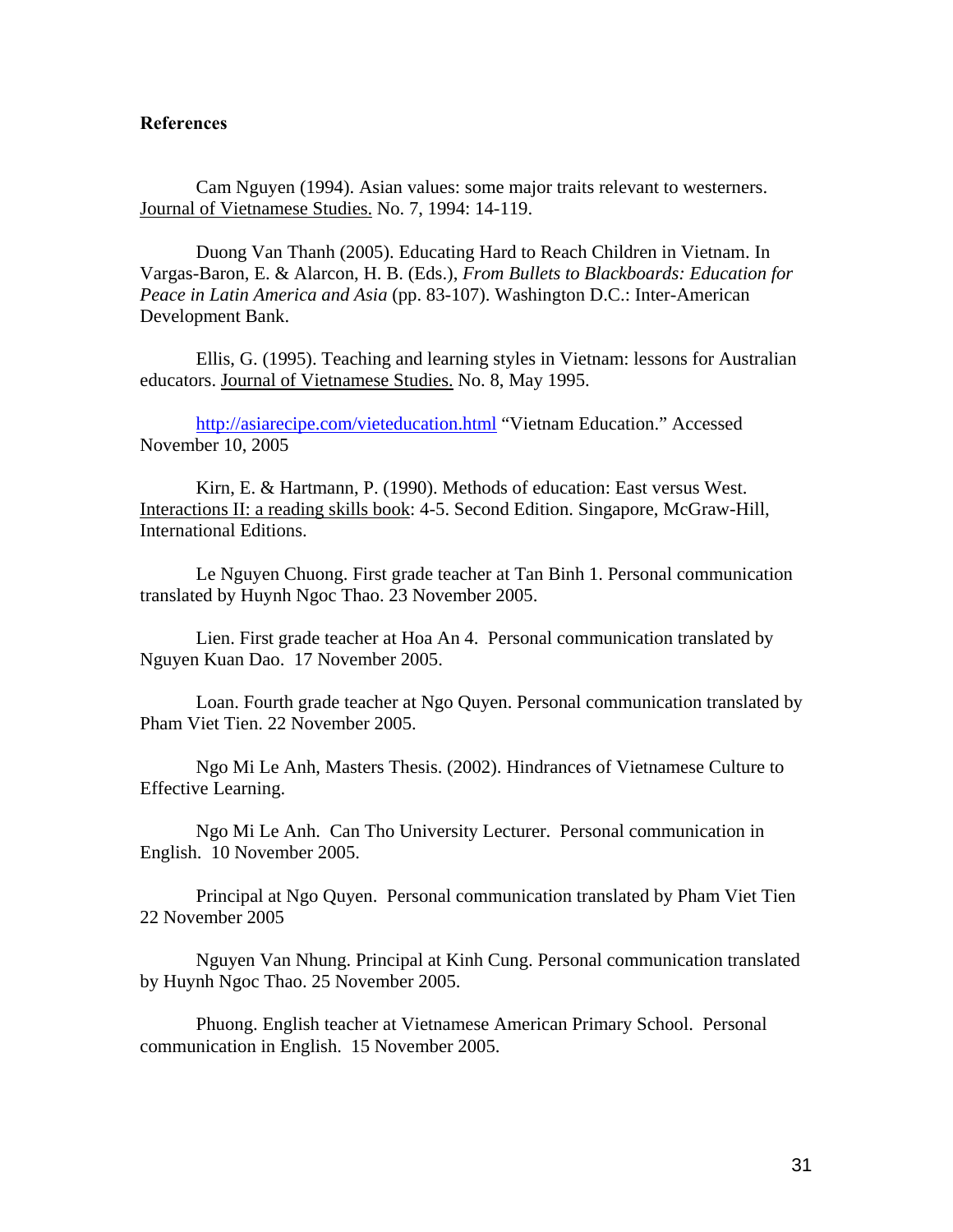Son Thu Tien. First grade teacher at Tran Quoc Toan. Personal communication translated by Huynh Ngoc Thao. 24 November 2005.

Thai Cong Dan. Deputy Dean English Department, School of Education. Personal communication in English. 21 October 2005.

Thao. English teacher at Ngo Quyen. Personal communication in English and translated by Pham Viet Tien 22 November 2005.

Tran Ba Viet Dzung. "Education Sector Group." Partnership Note, December 2003 [http://web.worldbank.org](http://web.worldbank.org/) 

Tran Thi Bach Mai. Principal of Tan Binh 1. Personal communication translated by Huynh Ngoc Thao. 23 November 2005.

[www.nationmaster.com.](http://www.nationmaster.com/) Accessed in November, 2005. Database of global statistics.

Phan Thi Thu Van. French teacher at Ngo Quyen. Personal communication in French and English. 22 November 2005.

*Note: Some educators that I spoke to did not give me their full names. I have just recorded their given names to preserve their privacy.*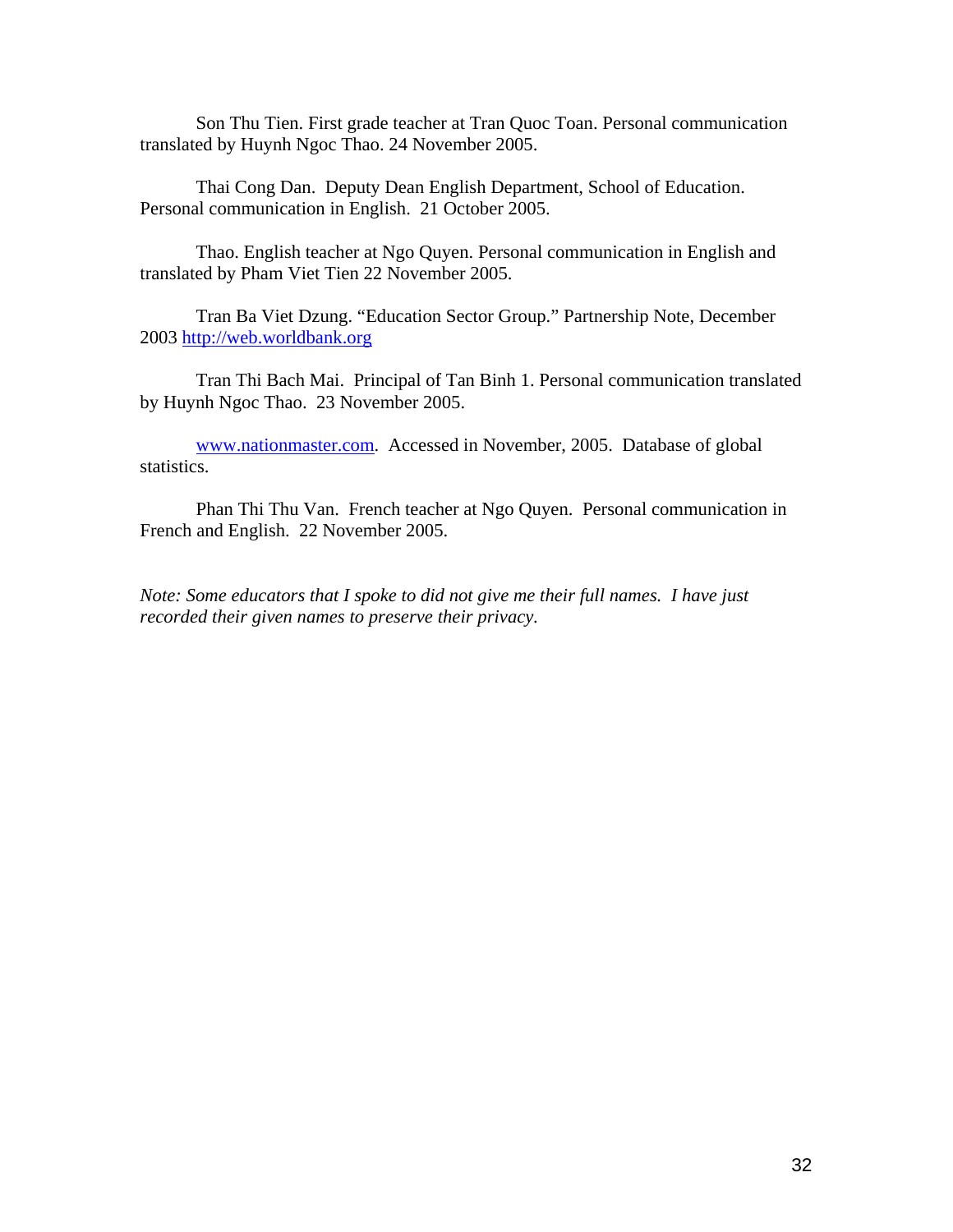



Source: <http://edu.net.vn/data/doc/hethonggiaoduc/>